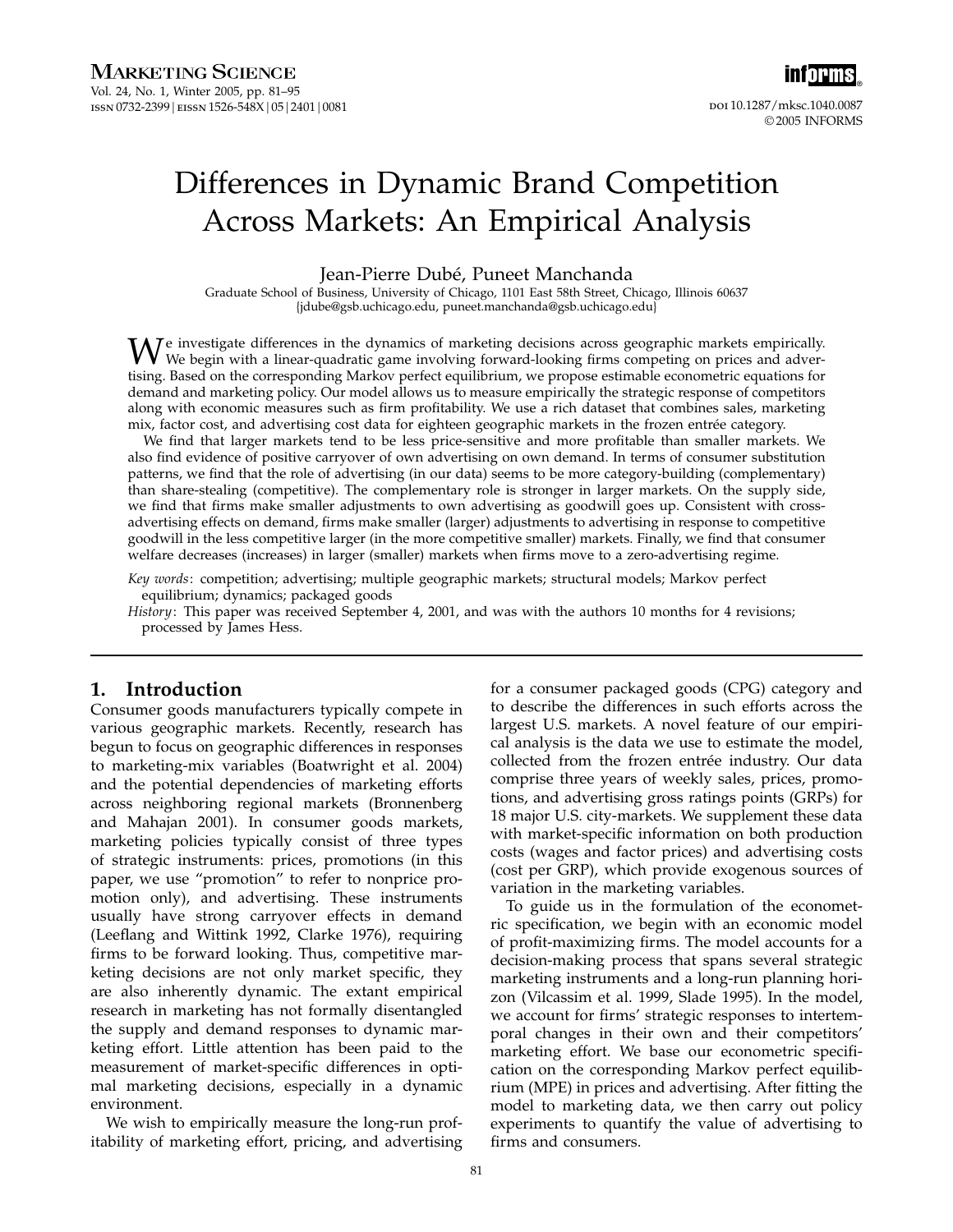Our results show that the pattern of demand, margins, and profits varies significantly across markets. We find that larger markets tend to be less price sensitive and more profitable than smaller markets in this industry. With respect to advertising, we find that own current and past advertising has a positive effect on own demand. The role of advertising (in our data) seems to be more category building (complementary) than share stealing (competitive). The complementary role of advertising is much stronger in the larger markets relative to the smaller markets, possibly because media availability in smaller markets is much lower, leading to firms behaving more competitively with regard to advertising.

On the supply side, we find that firms make adjustments to own advertising in response to current goodwill—as goodwill goes up, advertising adjustments are smaller. We find that the adjustment to advertising as a function of competitive goodwill is consistent with the cross-advertising effects on demand—we find larger adjustments in the more competitive smaller markets. In particular, the evidence suggests that when competitive advertising is complementary, firms lower their own advertising in response to competitors' goodwill. Because smaller markets tend to have less complementarity, advertising tends to be more competitive. Firms also condition their adjustments of the cost of GRPs in each market, with the three firms adjustments' depending on the cost of different dayparts.

We use the model to compute the change in longrun profits in response to current investment in advertising goodwill. The direct effect of advertising (arising through the carryover in demand) is positive for large markets for all the products in our data. This is not true in the small markets. Interestingly, we find the direct effect of advertising to be an order of magnitude larger than the strategic effect (arising through competitive reactions). Thus, the total effect of advertising tends to be driven more by the direct influence of carryover effects than the strategic influence of competitive response.

We also look at the welfare implications of setting advertising to zero each period. Consumers benefit from advertising in smaller markets where advertising is fairly competitive. Intuitively, competition on advertising erodes market power and thus lowers equilibrium prices. In contrast, in larger markets where advertising is more complementary, we find that consumers are harmed by advertising. While advertising tends to expand the product category, in equilibrium firms tend to free-ride off one another's advertising investments as competitive advertising increases own market power and thus prices.

The rest of the paper is organized as follows. We describe our model and the econometric specification in §2. Section 3 describes the data. We discuss the results in §4 and conclude in §5.

# 2. Model and Econometric Specification

We present a dynamic oligopoly model to describe the frozen entrée industry. We base the econometric specification on the corresponding equilibrium conditions of the model. The link to a model helps us control for the endogeneity of strategic variables during estimation. It also allows us to measure empirically the long-run profitability of advertising while controlling for competitive response.

#### 2.1. Aggregate Demand

We model consumer demand for the *J* brands using the convenient linear demand system, a model that has been used frequently in the marketing literature (see, for instance, Roy et al. 1994, Vilcassim et al. 1999, Kadiyali et al. 2002). Specifically, we model total consumer demand for brand  $j$  in a market at time  $t$  as

$$
Q_{jt} = \alpha_j + \sum_{k=1}^{J} \beta_{jk} p_{kt} + \phi_j F_{jt} + \sum_{k=1}^{J} \delta_{jk} G_{kt} + \gamma_j y_t + \zeta_{jt}, \quad (1)
$$

where  $p_k$  is the price of brand k,  $F_i$  is the current promotion level for brand *j*,  $G_k$  is the current stock of accumulated advertising goodwill for brand  $k$ ,  $y$  is the total income in the market, and  $\zeta_{it}$  is a random demand shock capturing aggregate demand-shifting variables that are unobserved by the researcher. As we assume demand and competition are independent across markets, we omit the market subscript to simplify notation. An important feature of this demand system is that it allows for different own and crosseffects of advertising on each of the demand curves because we do not impose any restrictions on the sign of the advertising effects. The existing literature has documented that, in a multiproduct market, a competitor's advertising could be category building or share stealing (e.g., Roberts and Samuelson 1988, Vilcassim et al. 1999, Gasmi et al. 1992). We also include own promotion as one of the demand shifters (e.g., Boatwright et al. 2004, Montgomery 1997).<sup>1</sup> The set  $\{\alpha_j, \beta_{jk}, \phi_j, \delta_{jk}, \gamma_j\}_{j,k=1}^J$  consists of parameters to be estimated.<sup>2</sup>

 $1$  In the context of city-level aggregate data, it is difficult to measure promotion accurately (we use the share of items sold on promotion), and hence we view its inclusion only as a control.

<sup>2</sup> While it is straightforward to treat promotions as an additional policy variable in the supply-side model below, it is not clear whether this would be a reasonable assumption. In this industry, promotions are funded by manufacturers while the quarterly promotional calendar is worked out by retailers with varying levels of manufacturer involvement. In the empirical analysis, we control for the potential endogeneity of promotions using instrumental variables—but we do not model promotion decisions explicitly.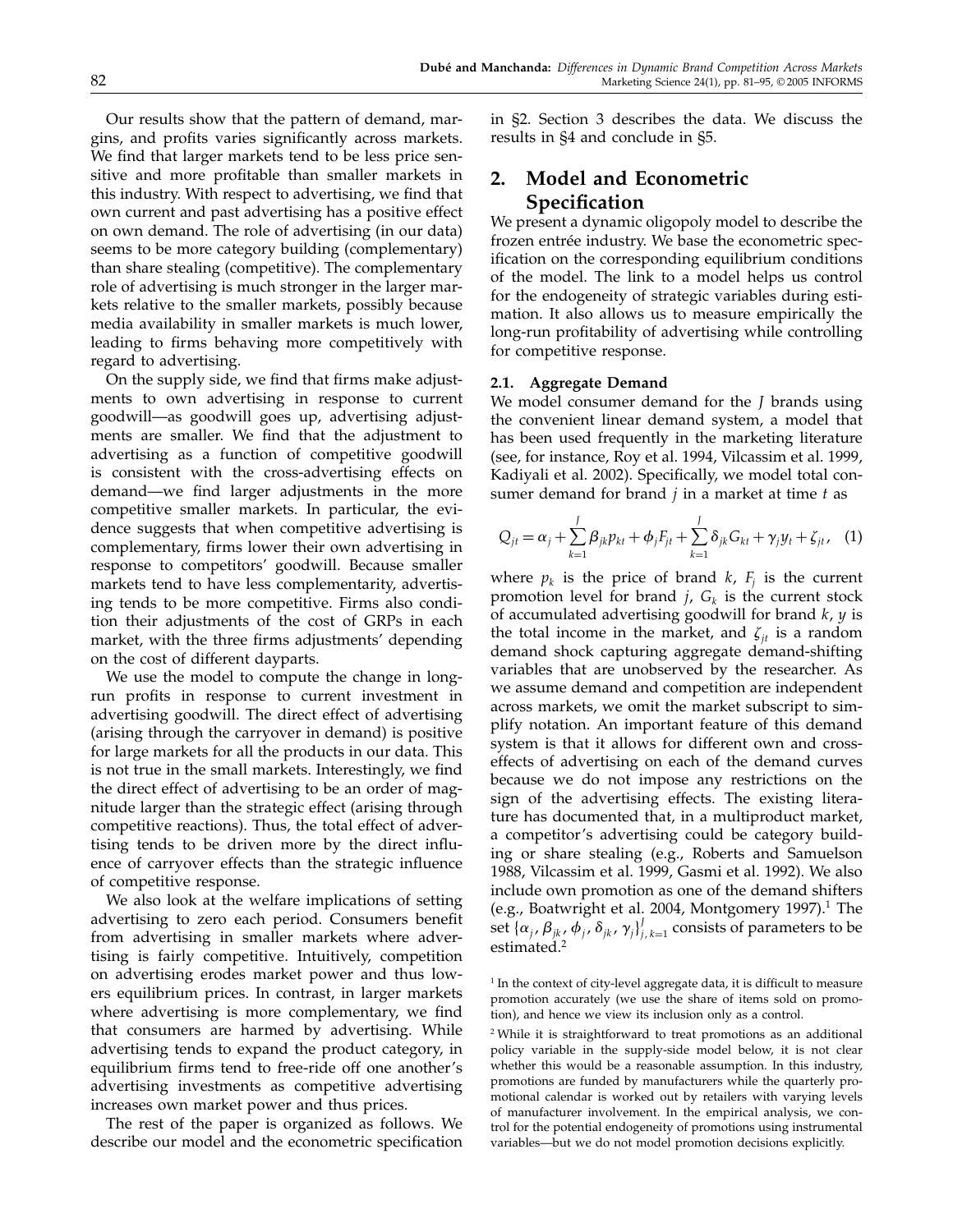We assume that aggregate consumer response to advertising variables exhibits carryover effects (e.g., Clarke 1976, Lodish et al. 1995). To capture these longrun effects, we model current accumulated goodwill as  $G_{jt} = ad_{jt} + \sum_{\tau=1}^{\infty} \eta^{\tau} ad_{jt-\tau}$ , which consists of current advertising effort measured in GRPs, the historic goodwill stock, and  $\eta \in (0, 1)$ , a depreciation factor (assumed to be the same for all firms) for past advertising. Hence, we can think of goodwill as

$$
G_{jt} = ad_{jt} + \eta G_{jt-1}.
$$
 (2)

#### 2.2. Prices and Advertising

We now discuss the supply side of the model, consisting of competing manufacturers setting both prices and advertising each week. We do not model the downstream retailers' decisions, which could be interpreted as assuming a competitive retail environment or constant retail mark-ups (e.g., Vilcassim et al. 1999). The firms' decisions consist of setting prices,  $p_{it}$ , and adjusting their advertising levels,  $\Delta ad_{it}$ , on a marketby-market basis. Our decision to model advertising decisions as an adjustment, versus a level effect, was based on our understanding of media planning in this industry. We expect high-frequency (weekly) changes in advertising to reflect an adjustment to a baseline rate determined at a much lower frequency (quarterly). Our understanding is that firms determine a baseline ad rate well in advance. However, over time, they monitor their own and their competitors' advertising behavior and brand performance. As a result, they periodically adjust their advertising decisions (up or down) accordingly. Similar adjustment models have been used for pricing (Slade 1995), demand (Karp and Perloff 1989, Roy et al. 1994), and market shares (Sorger 1989).

To determine the appropriate solution concept for the model, we spoke with several industry experts about media planning in CPG industries. This discussion indicated that firms adjust marketing instruments on a periodic basis in this category in response to changes in the market. Specifically, even though manufacturers choose a network advertising schedule over an accounting period (typically a quarter), they use spot markets to make adjustments to their chosen advertising levels on a weekly basis across markets (as discussed later, expenditure on spot TV advertising represents a high proportion of all advertising expenditure in this industry). These adjustments are based on tracking of recent own and competitive advertising efforts, where the latter are monitored to account for competitive dilution of own ad efforts. In the model below, we make the additional assumption that firms know the goodwill formulation process (2).

Given this industry behavior, we use the MPE solution concept. MPE, or "feedback," strategies are statedependent, where the state is defined as the payoffrelevant historic information. Thus, current marketing

decisions are based only on the current state variables (e.g., own and competitors' goodwill). Empirically, the state-dependence of the feedback strategies accommodates the types of dynamic competitive responses one would expect to observe in competitive environments (Leeflang and Wittink 1992, 2001; Erickson 1995). Theoretically, such strategies must, for any starting date t, constitute a Nash equilibrium for the remaining subgame (i.e., they are subgame perfect). For linear-quadratic games, feedback strategies also have the attractive feature that they are linear in the state.

Firms incur variable marketing and production costs. For production decisions, firm  *faces marginal* costs

$$
mc_{jt} = p_t^Q c'_j + \eta_{jt}, \qquad (3)
$$

where  $p^Q$  are factor prices,  $c'_j$  is a vector of firm j factor intensities, and  $\eta_{it}$  is a mean-zero random component capturing aspects of firm  $j$  marginal cost that are unobserved to the researcher (cf. Horsky and Nelson 1992). For advertising decisions, firm  $j$  faces advertising costs

$$
C_{jt}^{ad} = p_t^{\text{GRP}}(ad_{jt}) + \frac{1}{2}g_j(\Delta ad_{jt})^2,
$$
 (4)

where  $p_t^{\text{GRP}}$  is the market price of GRPs and  $g_j$  is firm j's cost of adjusting advertising. Note that this formulation implies that advertising involves a financial cost, based on the price of GRPs and the level of GRPs purchased, as well as an adjustment cost, based on the size of the weekly ad adjustment. Similar to Slade (1995) and Vilcassim et al. (1999), we use a quadratic advertising cost structure to capture the diminishing returns of marketing effort on firm profits. Another interpretation of the quadratic component is that it reflects the extra workload of market monitoring and negotiation required to acquire rating points on the spot market. The larger the required changes, the larger the additional workload. Given the capacity contstraints to advertising (e.g., only so many GRPs are available at a moment in time), we also expect upward-sloping costs in obtaining large quantities of GRPs. The period  $t$  profits facing firm  $j$ are thus

$$
\pi_{jt} = (p_{jt} - mc_{jt})Q_{jt} - p_t^{\text{GRP}} ad_{jt} - \frac{1}{2}g(\Delta ad_{jt})^2. \tag{5}
$$

We now summarize the payoff-relevant history in a state vector  $S_t = (G'_t, \xi_t)'$  where  $G_t = (G_{1t}, \ldots, G_{jt})'$ and  $\xi_t = (p_t^Q, p_t^{GRP})'$ . We assume the state,  $S_t$ , is observed by all players. We also assume that the exogenous state variables are distributed i.i.d. according to  $\xi_t = \xi + v_t$ , where  $E(v_t) = 0$  and  $var(v_t) = \Sigma$ . Firms observe this mean level,  $\bar{\xi}$ , and know the distribution of  $v_t$ . Finally, from (2), we can show that goodwill stock evolves over time as  $G_{it} = [G_{it-1} + \Delta ad_{it} +$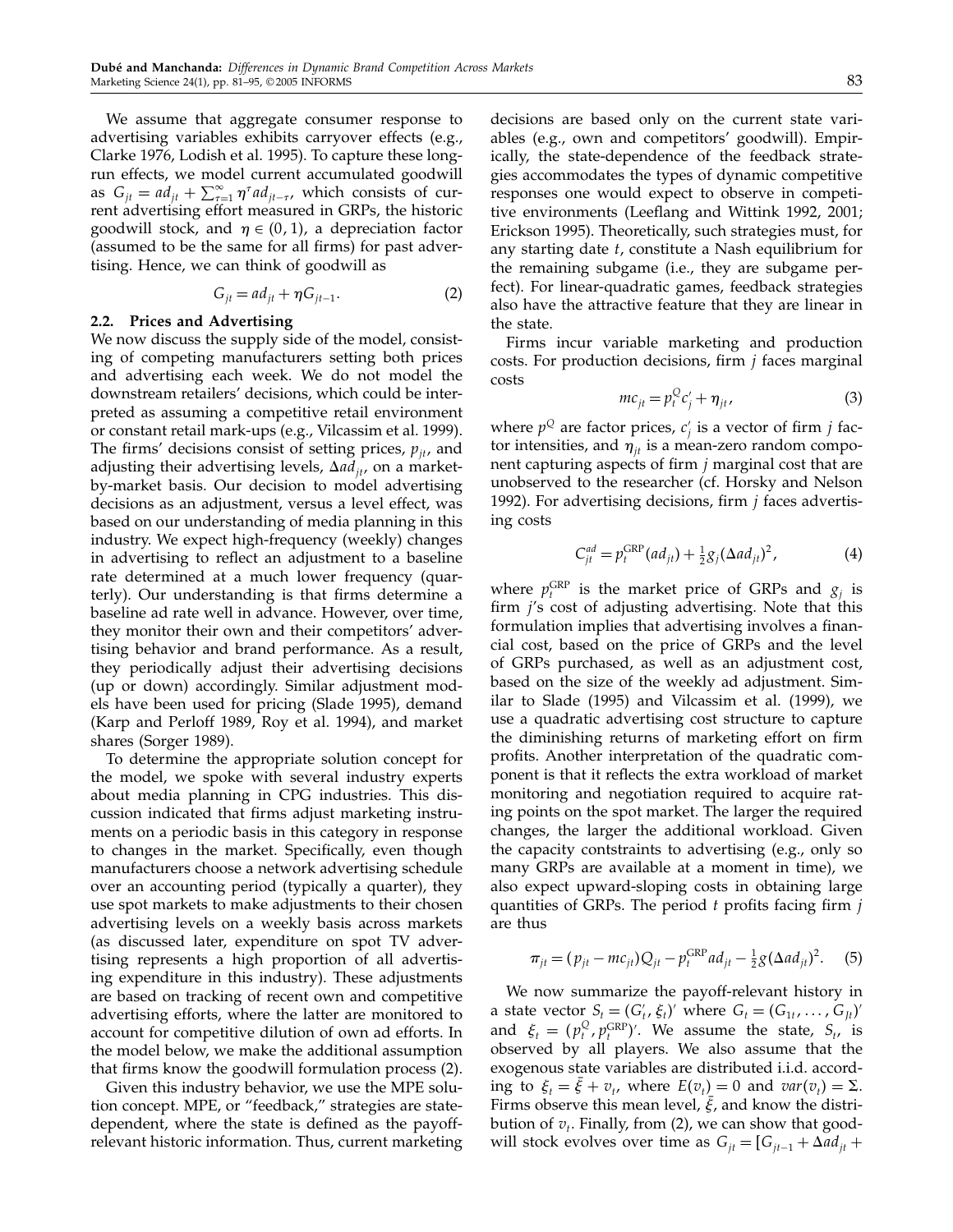$\eta \Delta ad_{it-1} + \eta^2 \Delta ad_{it-2} + \cdots$ . Given these laws of motion for  $G_t$  and  $\xi_t$ , we can therefore write the law of motion of the state vector in the matrix form

$$
S_t = AS_{t-1} + \sum_{j=1}^{J} \sum_{\tau=0}^{\infty} B_j (\Delta ad)_{jt-\tau} + u_t.
$$
 (6)

The matrices A and B consist of cells of known values corresponding to the laws of motion described above and  $u_t = (0_J, v_t)'$ .

Because current prices do not affect future profits of the firm, the optimal prices can be solved out by maximizing current profits gross of advertising costs (note that we did not find any evidence of price carryover effects in our data). The optimal period prices satisfy the system of first-order conditions:

$$
p_{jt}^* = mc_{jt} + \frac{1}{\beta_{jj}} Q_{jt}, \quad j = 1, ..., J.
$$
 (7)

Although we solve prices statically, they will be influenced indirectly by dynamics in advertising decisions; i.e., dynamics in advertising decisions generate dynamics in the equilibrium prices. Moreover, a onetime change in advertising will also impact future goodwill levels directly, as well as future advertising and goodwill levels indirectly, via competitive response, generating a long-run impact on prices. Using the optimal set of prices, we can reparameterize the firm's profit function in terms of advertising adjustments. The corresponding per-period profit function can be written in linear-quadratic form<sup>3</sup>:

$$
\pi_{jt}(S_t, \Delta ad_{jt}) = \frac{1}{2} S_t' \Omega_j S_t - \chi_j S_t - \frac{1}{2} g_j (\Delta ad_{jt})^2, \quad (8)
$$

where  $\Omega$  and  $\chi$  are matrices containing the parameters to be estimated. The profit function, (8), has a linear-quadratic structure in the state and policy variables.

We now focus on the optimal advertising decision. Because current adjustments to advertising affect future demand through carryover in goodwill, firms make forward-looking decisions over some sufficiently long planning horizon of length  $T \leq \infty$  and with a discount factor  $\mu \in (0, 1)$ . Firms optimize the net present value of their future stream of profits subject to the law of motion of the state (6). Formally, firm  $j$  solves the optimization

$$
\max_{\Delta ad} \sum_{t=1}^{T} \mu^t E_t(\pi_{jt}), \qquad (9)
$$

subject to

$$
S_t = AS_{t-1} + \sum_{j=1}^{J} \sum_{\tau=0}^{L} B_j (\Delta ad)_{jt-\tau} + v_t.
$$

<sup>3</sup> The authors thank the AE and an anonymous reviewer for suggesting that we derive these relationships explicitly. The detailed derivations are in a technical appendix available at http://mktsci. pubs.informs.org.

This optimization problem can be rewritten as the optimization of the current Hamiltonian each period:

$$
H_{jt} = \pi_{jt}(S_t, \Delta ad_{jt})
$$
  
+  $\lambda_{jt}\left(S_t - AS_{t-1} - \sum_{j=1}^{J} \sum_{\tau=0}^{L} B_j(\Delta ad)_{jt-\tau} - v_t\right)$ . (10)

Given the linear-quadratic form of period profits, it is well known that such games yield optimal feedback policies that are linear in the state and, under certain conditions, are unique. This linear optimal policy still holds in our specific case in which some of the states, such as random demand and cost shifters, are stochastic. Because solutions to general forms of linear-quadratic games are well known (see Fornell et al. 1985, Chintagunta and Jain 1995), we refer the more interested reader to Basar and Olsder (1998) or Fudenberg and Tirole (1991) for a formal discussion of the derivation and properties of the solutions. We write the optimal advertising policy function as

$$
\Delta ad_{jt} = \sigma_j + \rho_j S_t + \varpi_{jt}, \qquad (11)
$$

where  $\sigma_i$  and  $\rho_i$  are parameters to be estimated. We add the mean-zero random term,  $\varpi_{it}$ , to capture the impact of states that are unobserved by the researcher. For instance, if the unobserved component of demand,  $\zeta_{it}$ , is observed by firms, then it would also constitute part of the state vector. This completes the characterization of our model. In the empirical section, we treat the ad policy,  $(11)$ , as a linear regression of ad adjustments on the state variables.<sup>4</sup>

#### 2.3. Econometric Specification

We use the system  $(1)$ ,  $(7)$ , and  $(11)$  to build an empirical model to describe our data. The data itself consist of a balanced panel of N markets with T weeks and J products per market. Stacking the system of three equations, we write

$$
Y_j = x\beta_j + \varepsilon_j, \quad j = 1, \ldots, J,
$$

where  $\beta_i$  is a vector of all model parameters,

$$
y_j = \begin{bmatrix} Q_j \\ p_j \\ \Delta ad_j \end{bmatrix}
$$

is the  $(3NT \times 1)$  vector of dependent variables, and x is a  $(3NT \times K)$  matrix of regressors. The stochastic  $(3NT \times 1)$  vector

$$
\varepsilon_j = \begin{bmatrix} \zeta_j \\ \eta_j \\ \varpi_j \end{bmatrix}
$$

<sup>&</sup>lt;sup>4</sup> To evaluate  $g_i$ , we combine the parameter estimates of  $\sigma_i$  and  $\rho_i$ with a set of matrix conditions (Ricatti conditions) implied by the model.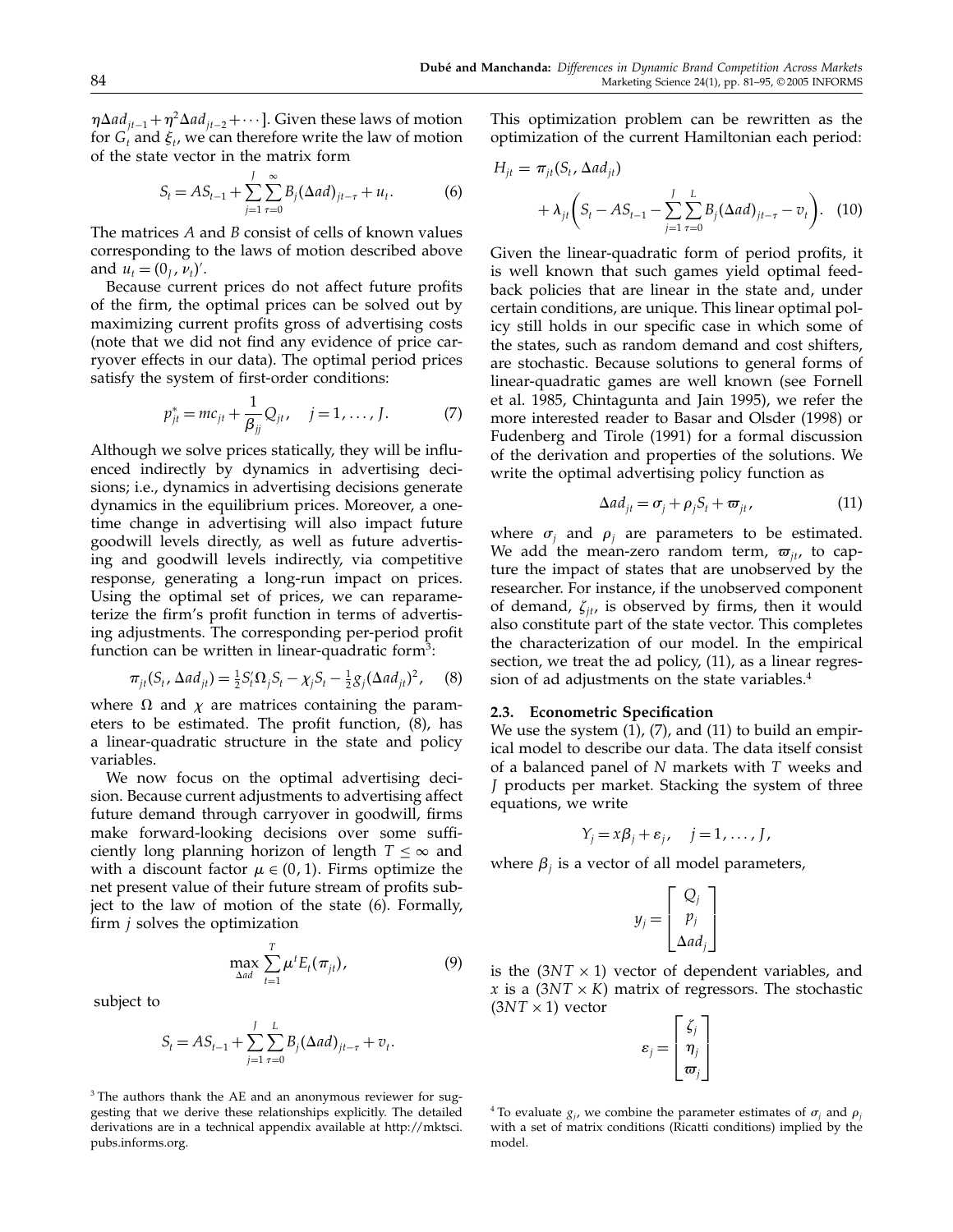captures the effect of states that are unobserved by the econometrician corresponding to the demand, cost, and ad-related shocks discussed in the model section. Stacking the stochastic term across the J products for a given market  $n$  in a given period  $t$ , we assume them to be jointly distributed with zero mean and covariance  $E(\varepsilon_{nt}\varepsilon'_{nt}) = \Sigma$ , which is a finite  $(3J \times 3J)$  matrix. We jointly estimate the system

$$
Y = X\beta + \varepsilon,\tag{12}
$$

where  $Y = (Y_1, \ldots, Y_J)'$ ,  $X = I_J \otimes x$ ,  $\varepsilon = (\varepsilon_1, \ldots, \varepsilon_J)'$ and the parameter vector  $\beta = (\beta_1, \ldots, \beta_J)'$ . The model presented in the previous section also provides a set of restrictions on the own-price parameters as well as the advertising policy parameters. We impose the cross-equation restrictions that the price-response parameters in the demand function (1) must correspond to the parameters in  $(7)$ .<sup>5</sup>

We estimate (12) using nonlinear three-stage least squares. We also account for the endogeneity of current prices, quantities, and advertising effort through the use of appropriate instrumental variables. Note that although we do not model the underlying strategic game determining promotion levels, we acknowledge that these decisions could be endogenous to pricing and advertising decisions. We therefore use instrumental variables to correct for the possibility that current promotions may be correlated with the demand shocks,  $\zeta_{it}$ . The precise instruments used are discussed in the data section below.

Finally, we control for market-specific differences in several of the model parameters. Our cross-section of 18 markets is insufficient to approximate a random coefficients distribution across markets (e.g., Hoch et al. 1995). We use the demographics to cluster the 18 markets (details in §4). We then estimate clusterspecific parameters.

## 3. Data

The sales and marketing instruments we use were collected by various firms (e.g., ACNielsen, Competitive Media Research) and made available to us by Management Science Associates. The data consist of three years (January 1991 to January 1994) of weekly (156 weeks) sales and marketing-mix variables across 18 (ACNielsen's SCANTRAK) markets in the frozen

Table 1 Descriptive Statistics

|                           | Mean   | Std. dev. |
|---------------------------|--------|-----------|
| Quantity ('00000)         | 1.05   | 0.85      |
| Price (\$)                | 2.03   | 0.34      |
| GRP (100 points)          | 0.23   | 0.58      |
| Promotion                 | 0.34   | 0.22      |
| Population (MM)           | 5.51   | 2.73      |
| College (%)               | 31.0   | 10.0      |
| Median family size        | 3.23   | 0.22      |
| Median income (\$)        | 34.87  | 5.84      |
| Median poverty            | 3.34   | 0.54      |
| White (%)                 | 81.0   | 9.0       |
| Wages (\$/hr)             | 11.27  | 1.74      |
| Frozen meat               | 109.67 | 3.32      |
| Turkey                    | 131.87 | 7.70      |
| Frozen vegetables         | 130.49 | 2.95      |
| Frozen entrée (wholesale) | 129.99 | 2.20      |
| Frozen fish               | 146.54 | 3.22      |
| GRP costs (\$)            | 171.14 | 119.54    |

entrée product category. The overall descriptive statistics of our data, along with the market demographics (from the annual March census) $6$  and the factor costs (based on the Producer Price Indices available at www.bls.gov), are reported in Table 1. The list of markets is given in Table 2.

The frozen entrée market was worth \$1.4 billion in retail sales (average across the period 1991–1994). The average volume growth was about 4%–5% during this period (Frozen Food Executive, December 1992– 1994). There were no significant brand introductions or withdrawals during this period. The average expenditure on advertising was \$127 million—thus the ad-to-sales ratio was about 10% (Leading National Advertisers). More than 60% of the total sales in this category were accounted for by three main brands: Budget Gourmet (BG), Stouffer's (ST), and Swansons (SW). At that point, they were marketed by the All American Gourmet Company (a fully owned subsidiary of Kraft), Nestle, and Campbell Soup, respectively. We therefore consider these three brands in our analysis. Their respective mean shares—based on units sold—across all markets (relative to a threebrand market) during this period were 33.4%, 36.9%, and 29.7%. However, as can be seen from Table 2, sales (and shares) of the three brands vary significantly across the 18 markets.

In terms of the marketing-mix variables, the price we use is the average weekly shelf price per singleserving unit (typically between 8 oz.–11 oz). BG is

<sup>5</sup> However, we do not impose the Ricatti conditions implied by the supply side of the model during estimation. Instead, we take the estimated parameter vector,  $\beta$ , and use the Ricatti conditions to compute the market-specific adjustment cost parameters for each firm,  $g_i$ . This two-step approach is used for computational tractability to allow us to accommodate the large state vector.

<sup>6</sup> In the CPS data, the poverty level of a household is reported as the ratio of income to a "low-income" level. For each market year, we take the median poverty level across households. We convert the output into a categorical variable with the following values: 1 if level < 1.75, 2 if level ∈ (1.75, 1.99), 2.5 if level ∈ (2, 2.49), 3 if level ∈ (2.5, 2.99), 3.5 if level ∈ (3, 3.49), 4 if level ∈ (3.5, 3.99), 4.5 if level ∈  $(4, 4.49)$ , 5 if level ∈  $(4.5, 4.99)$ .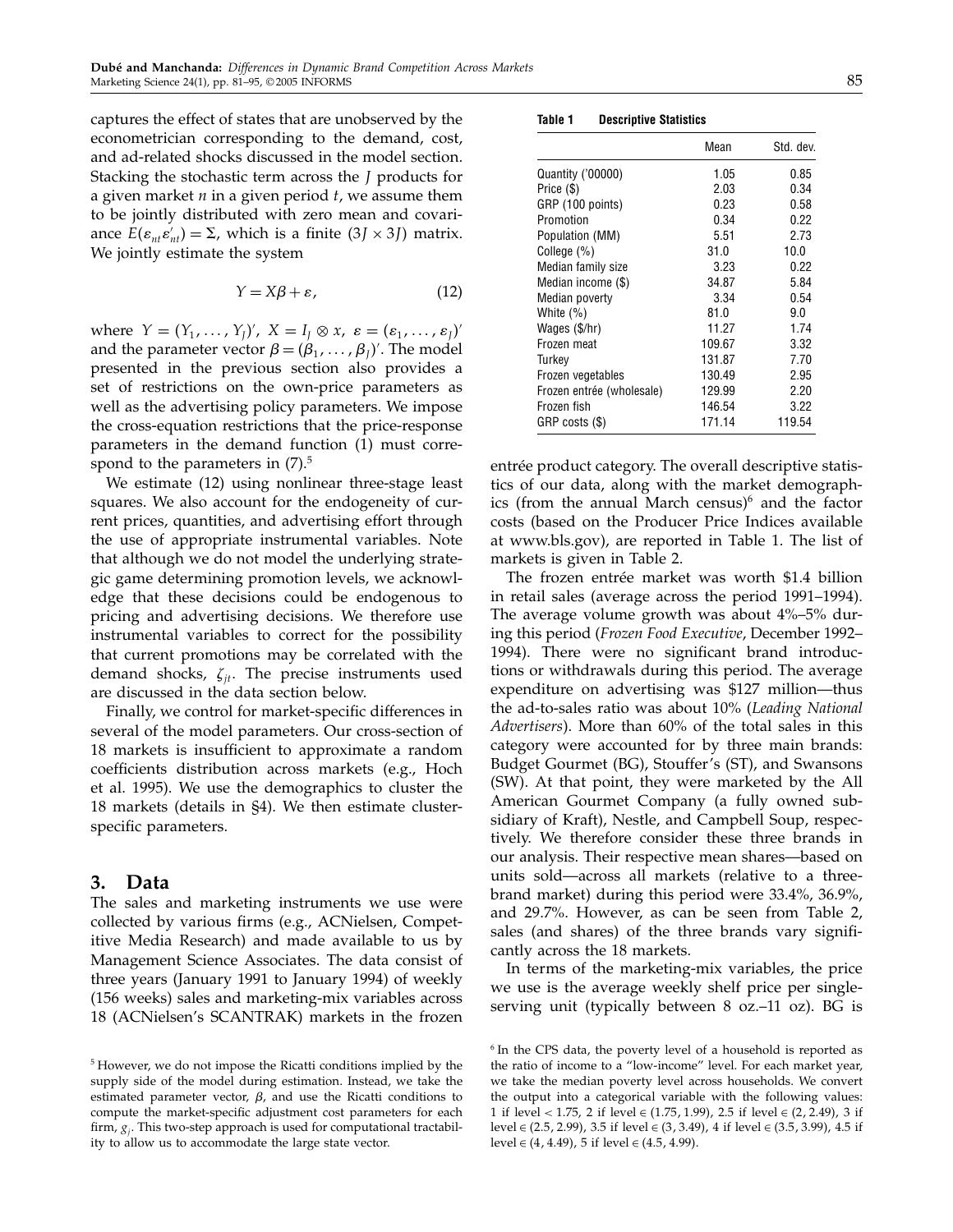| Market        | Quantity (100,000 units) |           |      |      | Price (\$) |      |       | GRP (100 points) |      |      | Promotion (%) |      |  |
|---------------|--------------------------|-----------|------|------|------------|------|-------|------------------|------|------|---------------|------|--|
|               | BG                       | <b>ST</b> | SW   | ВG   | <b>ST</b>  | SW   | ВG    | <b>ST</b>        | SW   | BG   | ST            | SW   |  |
| Atlanta       | 0.57                     | 0.74      | 0.17 | 1.72 | 2.18       | 1.90 | 0.09  | 0.51             | 0.05 | 0.09 | 0.06          | 0.05 |  |
| Boston        | 0.78                     | 1.34      | 0.99 | 1.74 | 2.12       | 1.94 | 0.034 | 0.58             | 0.16 | 0.19 | 0.17          | 0.15 |  |
| Chicago       | 1.74                     | 2.05      | 1.12 | 1.69 | 2.17       | 1.96 | 0.13  | 0.49             | 0.16 | 0.26 | 0.19          | 0.16 |  |
| Cincinnati    | 0.48                     | 0.50      | 0.42 | 1.70 | 2.31       | 1.90 | 0.02  | 0.40             | 0.05 | 0.12 | 0.09          | 0.07 |  |
| Dallas        | 0.78                     | 0.82      | 0.63 | 1.69 | 2.30       | 1.94 | 0.13  | 0.42             | 0.05 | 0.21 | 0.14          | 0.10 |  |
| Denver        | 1.02                     | 0.66      | 0.68 | 1.72 | 2.29       | 2.01 | 0.41  | 0.41             | 0.04 | 0.21 | 0.11          | 0.09 |  |
| Houston       | 0.73                     | 0.48      | 0.49 | 1.77 | 2.61       | 2.06 | 0.05  | 0.36             | 0.06 | 0.16 | 0.08          | 0.08 |  |
| Los Angeles   | 3.02                     | 3.04      | 2.29 | 1.82 | 2.52       | 2.06 | 0.14  | 0.43             | 0.17 | 0.25 | 0.13          | 0.13 |  |
| Miami         | 0.57                     | 1.12      | 0.57 | 1.59 | 1.98       | 1.83 | 0.03  | 0.66             | 0.05 | 0.14 | 0.08          | 0.10 |  |
| Minneapolis   | 0.30                     | 0.41      | 0.63 | 1.64 | 2.02       | 1.79 | 0.03  | 0.01             | 0.07 | 0.18 | 0.18          | 0.14 |  |
| New York      | 1.34                     | 2.66      | 2.32 | 1.88 | 2.39       | 2.26 | 0.14  | 0.61             | 0.01 | 0.30 | 0.19          | 0.21 |  |
| Philadelphia  | 0.86                     | 2.02      | 1.63 | 1.89 | 2.36       | 2.20 | 0.17  | 0.79             | 0.18 | 0.25 | 0.19          | 0.19 |  |
| Phoenix       | 1.07                     | 0.62      | 0.71 | 1.70 | 2.41       | 2.03 | 0.29  | 0.12             | 0.01 | 0.27 | 0.08          | 0.12 |  |
| Seattle       | 1.43                     | 0.65      | 1.07 | 1.83 | 2.33       | 2.02 | 0.14  | 0.01             | 0.06 | 0.26 | 0.14          | 0.11 |  |
| San Francisco | 1.42                     | 1.19      | 1.28 | 1.93 | 2.87       | 2.35 | 0.12  | 0.48             | 0.20 | 0.18 | 0.09          | 0.09 |  |
| St. Louis     | 0.80                     | 0.24      | 0.25 | 1.75 | 2.52       | 2.01 | 0.27  | 0.01             | 0.08 | 0.29 | 0.15          | 0.17 |  |
| Tampa         | 0.83                     | 1.08      | 0.72 | 1.62 | 2.11       | 1.79 | 0.10  | 0.82             | 0.06 | 0.07 | 0.05          | 0.08 |  |
| Washington    | 1.16                     | 1.22      | 0.81 | 1.75 | 2.46       | 1.97 | 0.17  | 0.59             | 0.11 | 0.22 | 0.13          | 0.15 |  |

| Table 2 | <b>Mean Weekly Quantity, Price, Advertising, and Promotion</b> |
|---------|----------------------------------------------------------------|
|---------|----------------------------------------------------------------|

the lowest-price brand (average share-weighted price \$1.72), with SW at a 14% premium to BG (\$2.03), and ST is the most expensive brand at a 33% premium to BG (\$2.26) (see Table 2). With respect to promotion, we have data on the number of units sold on promotion (feature advertising or display, or feature advertising and display) during a week. The number of units sold under promotion varies by brand. On average, BG sells about 20% of its units under promotion, while ST and SW sell 13% and 12% under promotion (Table 2). A limitation of our aggregate data is that we cannot decompose the price and promotion sensitivities into brand switching, timing acceleration, and quantity increases (cf. van Heerde et al. 2003).

Finally, we have advertising data that consists of gross rating points (GRPs) representing the combined weight of advertising from different TV sources network, spot, syndicated, and cable (Table 2). TV advertising dollars accounted for 72% and spot TV dollars accounted for 35% of total advertising dollars in this category during this period (Leading National Advertisers). ST is the clear leader in average advertising with 43.3 GRPs per week, followed by BG with 16.5 GRPs per week, and SW with 9.76 GRPs per week. Table 2 shows, however, that different brands focus the weight of advertising in different cities—BG focuses on Denver, Phoenix, and St. Louis; ST focuses on Boston, Miami, New York, Philadelphia, Tampa, and Washington; and SW focuses on Boston, Chicago, Los Angeles, Philadelphia, and San Francisco. Casual observation suggests that BG is focusing on relatively

small markets, whereas ST focuses on large and intermediate markets, and SW focuses only on large markets. In terms of competitive behavior vis-à-vis advertising, a simple correlation of the mean levels across markets shows that BG advertising is somewhat negatively correlated with ST and SW advertising ( $\rho_{(BG, ST)} = -0.23$ ,  $\rho_{(BG, SW)} = -0.19$ ), while ST and SW advertising is somewhat positively correlated  $(\rho_{(ST,SW)} = 0.30)$ . There is also substantial variation across markets and brands in the volatility of advertising over time—the standard deviation of weekly GRP changes is 35.03 (BG), 74.93 (ST), and 28.12 (SW).

A key feature of our model is the focus on advertising effort, captured through gross rating points (GRPs). With the exception of a few recent studies (e.g., Vilcassim et al. 1999), most prior research has used advertising expenditure to capture the effects of advertising on sales. However, advertising expenditures typically are accounting measures and therefore may not accurately represent true advertising effort at each temporal unit in the data. On the other hand, weekly GRPs are a marketing measure of advertising effort in each temporal period and therefore are likely to be more accurate. In addition, GRPs also represent measures that are adjusted for market size.

As mentioned earlier, we also control for the endogeneity of marketing variables in our model. The exclusion restrictions in our model yield three sets of instrumental variables—demographics, production costs, and GRP costs. The production costs consist of monthly factor price indices and a monthly, marketspecific wage index data obtained from the Bureau of Labor Statistics (see www.bls.gov for details on how these are computed). The GRP costs are list prices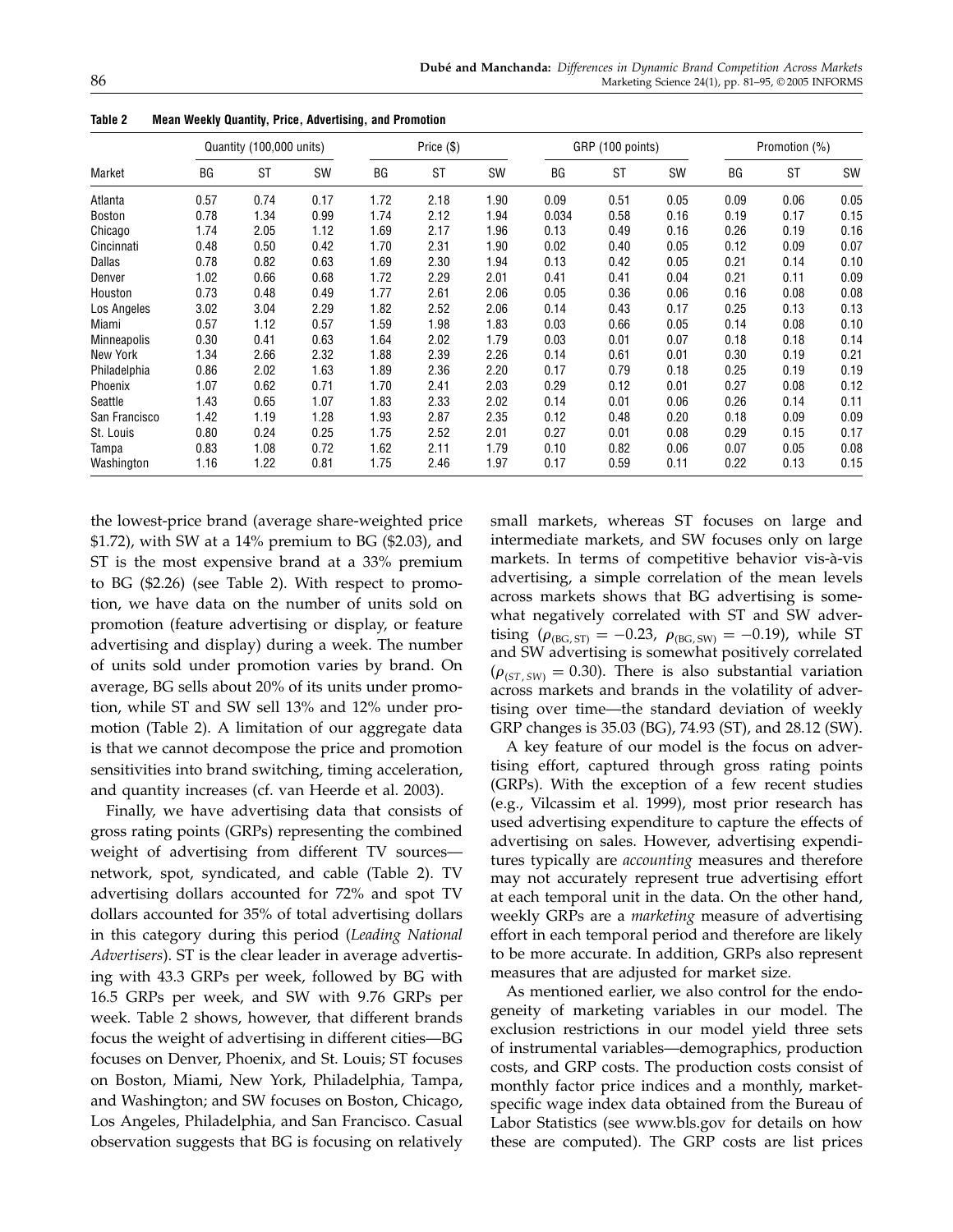(\$ per GRP) for each market (across different times of the day) obtained from the Media Market Guide. The use of advertising cost data makes it unnecessary to estimate the cost of each GRP from the data (cf. Vilcassim et al. 1999). We find that our instruments perform quite well. The first-stage regressions of prices and advertising levels on these instruments produced  $R^2$  values of about 0.35 to 0.69. Although not reported, we also experimented with marketing variables from other markets as instruments (cf. Hausman 1997), which were found to provide lower  $R^2$  values.

## 4. Results and Discussion

In this section, we discuss the empirical results arising from the specified model. We use cluster analysis to group the 18 markets into clusters based on the demographics (using the Proc Cluster procedure in SAS via the Ward method). The clustering variables we used were all the demographic variables except total income. Clustering provides a parsimonious way of interacting market demographic variables with marketing instruments. We find that three clusters accounted for 93% of the variance in the clustering variables (using the  $R^2$  measure reported by the procedure). The three clusters that we find are (1) Atlanta, Cincinnati, Dallas, Denver, Houston, Miami, Minnesota, Phoenix, Seattle, Tampa, and Washington; (2) Boston, Chicago, New York, Philadelphia, and San Francisco; and (3) Los Angeles. The main clustering variable seems to be market size (population). As can be seen from the above and Tables 2 and 3, Cluster 1 comprises the small markets, Cluster 2 the bigger markets, and Cluster 3 just one very large market.<sup>7</sup> We summarize the demographics and marketing instruments for each cluster in Table 3.

Clustering provides a parsimonious way of controlling for differences across markets. We do not have enough degrees of freedom to estimate all parameters as cluster-specific parameters. We therefore estimate a subset of our parameters as cluster specific. For demand, we estimate cluster-specific parameters for all the own and cross-prices and goodwill. On the supply side, we estimate cluster-specific mean

|                              | Cluster 1<br>(Atlanta) | Cluster 2<br>(Boston) | Cluster 3<br>(Los Angeles) |
|------------------------------|------------------------|-----------------------|----------------------------|
| Population (MM)              | 4.02                   | 7.27                  | 14.59                      |
| College (%)                  | 32                     | 32                    | 24                         |
| Family size                  | 3.20                   | 3.22                  | 3.76                       |
| Median                       | 35.3                   | 35                    | 27.3                       |
| Income (\$ '000)             |                        |                       |                            |
| Median                       | 3.35                   | 3.50                  | 2.50                       |
| Poverty (%)                  |                        |                       |                            |
| White (%)                    | 82                     | 78                    | 83                         |
| BG qty ('00000)ª             | 0.81                   | 12.34                 | 3.02                       |
| ST qty ('00000) <sup>a</sup> | 0.71                   | 18.71                 | 3.04                       |
| SW qty ('00000)ª             | 0.60                   | 14.78                 | 2.29                       |
| BG price (\$)ª               | 1.71                   | 1.83                  | 1.82                       |
| ST price $(\$)^a$            | 2.29                   | 2.38                  | 2.52                       |
| SW price $(\$)^a$            | 1.94                   | 2.14                  | 2.06                       |
| BG GRP ('00)ª                | 0.18                   | 0.14                  | 0.14                       |
| ST GRP ('00) <sup>a</sup>    | 0.36                   | 0.60                  | 0.44                       |
| SW GRP ('00)ª                | 0.07                   | 0.15                  | 0.17                       |
|                              |                        |                       |                            |

a Weekly averages.

intercepts in the cost function and own- and crossgoodwill parameters in the advertising policy equation. However, as markets could differ even though we have cluster-specific parameters, we retain the market-specific demographics in the demand and advertising policy equations.

We also simplify our treatment of the goodwill formulation as  $G_{jt} = ad_{jt} + \sum_{\tau=1}^{L} \eta^{\tau} ad_{jt-\tau}$ , where L is a cutoff point after which we assume past advertising effects cease to persist (cf. Erdem and Sun 2002, Vilcassim et al. 1999).

#### 4.1. Demand

We begin by discussing the results for the demand system. The estimates from the demand function are detailed in Table 4. The responses to prices are all significant. The own-price effects are negative and the cross-price effects are positive, which is consistent with economic theory in categories with substitute products. We also find that the demand sensitivity to prices varies across our three clusters (see Table 5). We find Cluster 3 to be the most price inelastic, Cluster 2 to be intermediate, and Cluster 1 to be relatively price elastic, in line with the own-price parameters in the demand system. In other words, the smaller the market, the more price elastic it is likely to be. This may be because the mean price level is higher in the larger markets (Table 3). In addition, the coefficient of variation is also higher in the larger markets. In terms of the three brands, there are some noticeable differences across clusters (Table 5). Consumers seem to have similar price sensitivities across all three brands in Cluster 3. We find that consumers have the lowest price sensitivity for BG in Cluster 1 markets, whereas in Cluster 2, consumers have the lowest price

<sup>&</sup>lt;sup>7</sup> In terms of the clustering procedure, three issues are noteworthy. First, a model with clusters had a better fit in terms of prediction (lower root-mean-square error) relative to a model with no clusters. Second, this cluster configuration was stable across many different sets of clustering variables. These included subsets of the demographics as well as response variables from simpler models. Third, in every clustering scheme we tried, Los Angeles was identified as a unique cluster. In the retained scheme, separating Los Angeles into a unique cluster explained 65% of the variance, and then separating out the large markets (Cluster 2) accounted for an additional 28% of the variance across the clustering variables.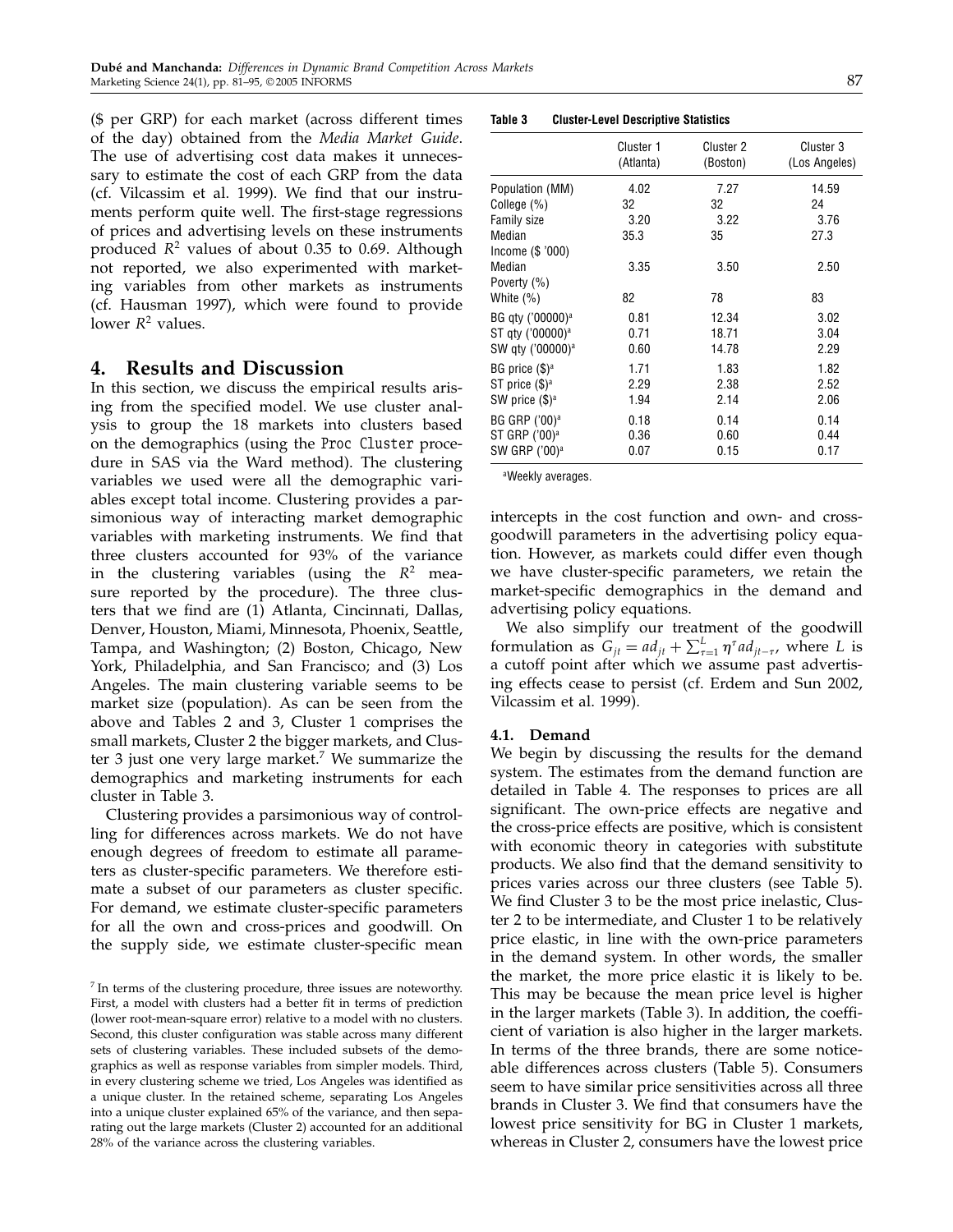|                                                                                                                              | <b>Budget Gourmet</b>                                                                                                                 |                                                              | Stouffer's                                                                                                                 |                                                              | Swanson                                                                                                                                 |                                                              |
|------------------------------------------------------------------------------------------------------------------------------|---------------------------------------------------------------------------------------------------------------------------------------|--------------------------------------------------------------|----------------------------------------------------------------------------------------------------------------------------|--------------------------------------------------------------|-----------------------------------------------------------------------------------------------------------------------------------------|--------------------------------------------------------------|
|                                                                                                                              | Parameters                                                                                                                            | Std. error                                                   | Parameters                                                                                                                 | Std. error                                                   | Parameters                                                                                                                              | Std. error                                                   |
| Income                                                                                                                       | 4.52E-10                                                                                                                              | 3.16E-10                                                     | 1.17E-09 <sup>a</sup>                                                                                                      | 4.14E-10                                                     | $3.16E - 09a$                                                                                                                           | 2.63E-10                                                     |
| Price BG1<br>Price BG2<br>Price BG3                                                                                          | $-2.18^{a}$<br>$-2.19^{a}$<br>$-1.74$ <sup>a</sup>                                                                                    | 0.05<br>0.05<br>0.08                                         | 0.16 <sup>a</sup>                                                                                                          | 0.07                                                         | 0.58 <sup>a</sup>                                                                                                                       | 0.04                                                         |
| Price ST1<br>Price ST <sub>2</sub><br>Price ST3                                                                              | $0.33^{a}$                                                                                                                            | 0.04                                                         | $-2.38^{a}$<br>$-2.40$ <sup>a</sup><br>$-2.17a$                                                                            | 0.06<br>0.06<br>0.08                                         | 0.62 <sup>a</sup>                                                                                                                       | 0.03                                                         |
| Price SW1<br>Price SW2<br>Price SW3                                                                                          | 0.65 <sup>a</sup>                                                                                                                     | 0.06                                                         | 1.42a                                                                                                                      | 0.08                                                         | $-2.09a$<br>$-1.72$ <sup>a</sup><br>$-1.50^{\circ}$                                                                                     | 0.049<br>0.04<br>0.06                                        |
| Promo BG<br>Promo ST<br>Promo SW                                                                                             | 0.81 <sup>a</sup>                                                                                                                     | 0.08                                                         | $-0.08$                                                                                                                    | 0.12                                                         | $-0.15^{\rm b}$                                                                                                                         | 0.09                                                         |
| Goodwill BG1<br>Goodwill BG2<br>Goodwill BG3<br>Goodwill ST1<br>Goodwill ST2<br>Goodwill ST3<br>Goodwill SW1<br>Goodwill SW2 | 0.08 <sup>a</sup><br>0.06 <sup>a</sup><br>0.31a<br>$-0.04a$<br>$-0.01$<br>0.08 <sup>a</sup><br>0.04 <sup>a</sup><br>0.04 <sup>a</sup> | 0.01<br>0.03<br>0.06<br>0.01<br>0.01<br>0.04<br>0.02<br>0.01 | 0.05 <sup>a</sup><br>0.22 <sup>a</sup><br>0.01<br>$-0.03a$<br>0.13 <sup>a</sup><br>0.13 <sup>a</sup><br>$-0.03$<br>$-0.01$ | 0.01<br>0.03<br>0.08<br>0.01<br>0.01<br>0.05<br>0.03<br>0.02 | 0.05 <sup>a</sup><br>0.11 <sup>a</sup><br>0.08 <sup>b</sup><br>$-0.04a$<br>0.07 <sup>a</sup><br>0.08 <sup>a</sup><br>$-0.02$<br>$-0.01$ | 0.01<br>0.02<br>0.05<br>0.01<br>0.01<br>0.03<br>0.02<br>0.01 |
| Goodwill SW3                                                                                                                 | $0.10^{a}$                                                                                                                            | 0.03                                                         | $-0.02$                                                                                                                    | 0.04                                                         | 0.01                                                                                                                                    | 0.03                                                         |

| Table 4 |  | <b>Demand Coefficients</b> |
|---------|--|----------------------------|
|---------|--|----------------------------|

Notes. For the sake of brevity, the intercept, seasonality, and demographic parameters are not reported here (but are discussed in the text).

 ${}^{\rm a} p < 0.05$ .

 $b$   $p$   $<$  0.10.

sensitivity for SW. Thus, it seems that BG (the lowprice, low-quality brand) is well entrenched in the smaller markets, while SW (the midprice, midquality brand) is well entrenched in the bigger markets, while all three brands have similar pricing power in the largest market.

Given the Bertrand pricing assumption, these elasticities directly imply price-cost margins, also reported in Table 5. The average margin across all the markets is 38% for BG, 19% for ST, and 37% for SW (this is consistent with prior research; e.g., Mojduszka et al. 2001 find the average margins in this category to be 30%). As expected, margins are much higher in Cluster 3. Also, BG has the highest margins in Cluster 1, whereas ST has the highest margins in Cluster 2.

The demand responses to advertising also show interesting patterns. Recall that advertising enters the demand function as the sum of current GRPs and current goodwill stock. To compute the goodwill stock, we use an exponentially smoothed sum of lagged advertising for five lags. $8$  For both BG and SW, we

<sup>8</sup> We used a two-stage approach in our final estimation. In the first stage, we computed a value for the carryover parameter,  $\eta$ , which was then fixed in the second stage. In the first stage, we use two different analyses to arrive at the value of  $\eta$ . Both analyses provided an almost identical "best" value of 0.70.

find that own advertising increases demand across all clusters. We find a positive effect for ST as well except for Cluster 1.<sup>9</sup> BG advertising is clearly the most effective in Cluster 1, whereas ST advertising is most effective in Clusters 2 and 3. For SW, we find small and insignificant effects from own advertising.

We also observe interesting cross-advertising impacts. Recall that one of the advantages of our model is that we do not impose any constraints on the direction of cross-advertising effects. In Cluster 1, we find that there are three positive cross-advertising effects and two negative. In contrast, in Clusters 2 and 3 we see only positive cross-advertising effects (four and four, respectively). Thus, the results point to advertising being more complementary (category building) than competitive (share stealing) in the larger markets relative to the smaller markets. This is consistent with previous studies that have found complementary effects of cross advertising on demand (Roberts and Samuelson 1988, Gasmi et al. 1992, Vilcassim et al.  $1999$ ).<sup>10</sup>

<sup>&</sup>lt;sup>9</sup> At this stage, we do not have an explanation for the negative ownresponse parameter in this cluster. This may be due to an outlier, such as Minneapolis, in this cluster.

 $10$  This is also consistent with the general move in the industry to try and raise the profile of frozen entrées as a category at this time.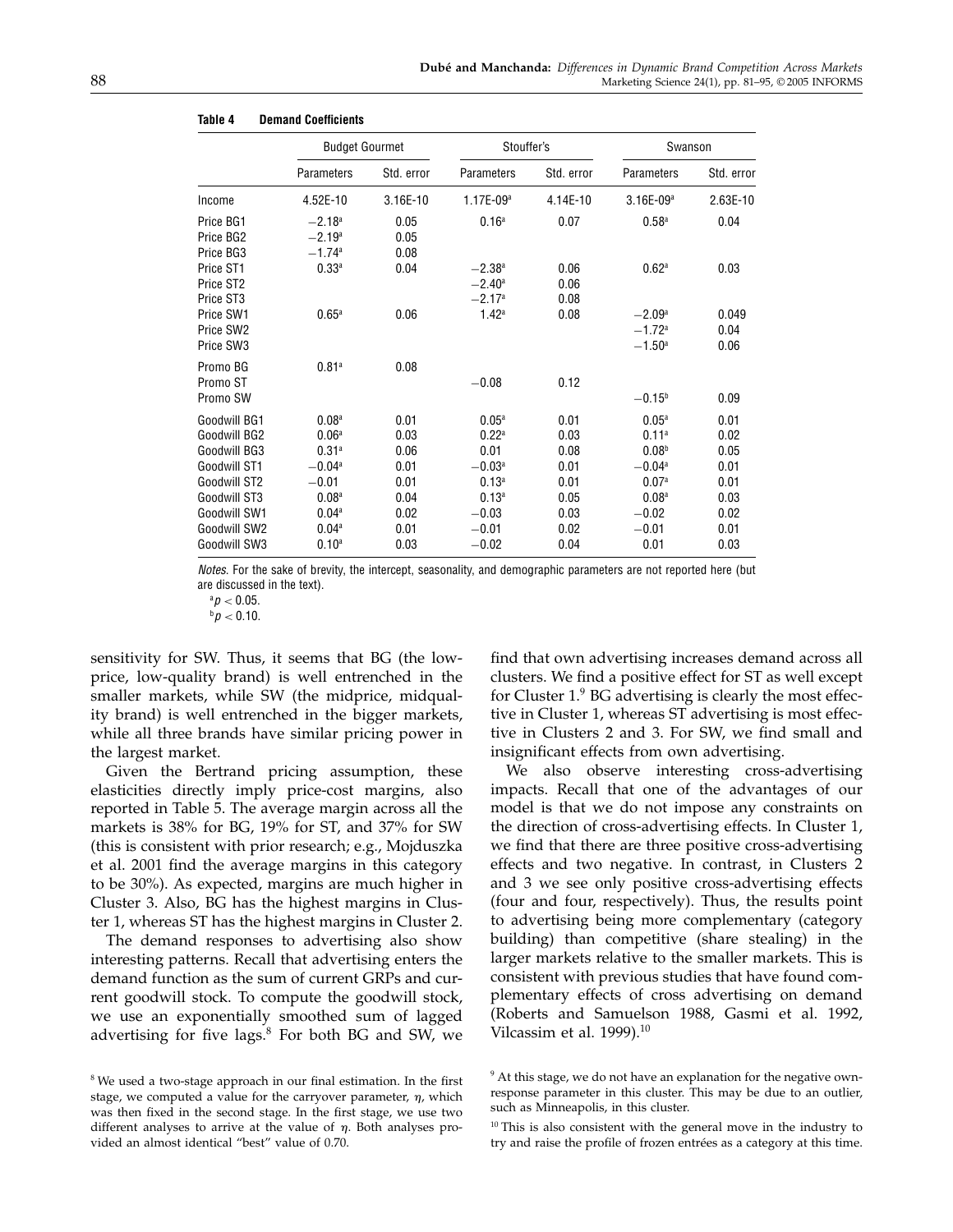|                        | Own-price elasticity (%) |                     |                    |              | Price-cost margins (\$) |              |              | Marginal costs (\$) |              |  |
|------------------------|--------------------------|---------------------|--------------------|--------------|-------------------------|--------------|--------------|---------------------|--------------|--|
|                        | BG                       | ST                  | SW                 | ВG           | SТ                      | SW           | BG           | ST                  | SW           |  |
| Cluster 1<br>Cluster 2 | $-5.89$<br>$-4.15$       | $-10.64$<br>$-3.93$ | $-9.15$<br>$-2.89$ | 0.37<br>0.56 | 0.30<br>0.77            | 0.27<br>0.67 | 1.33<br>1.26 | 1.99<br>1.61        | 1.65<br>1.29 |  |
| Cluster 3              | $-1.14$                  | $-1.91$             | $-1.42$            | 1.73         | 1.39                    | 1.31         | 0.08         | 1.14                | 0.54         |  |

Table 5 Mean Cluster-Specific Own-Price Elasticities, Margins, and Marginal Costs

In terms of the effects of each brand's advertising in each cluster, ST advertising has a negative effect on BG and SW demand in Cluster 1. In the same cluster, BG advertising increases the demand for ST and SW. In Cluster 2, the biggest beneficiary is SW, which benefits from both ST and BG advertising. In Cluster 3, BG and SW benefit from their competitors' advertising. Thus, ST advertising is clearly playing a categorybuilding role in this cluster.

In conclusion, we find that advertising by the firms in this tends to be of a complementary nature in the large markets, but more competitive in the small markets. Therefore, on the supply side, one may expect such complementarities to cause firms to reduce their advertising levels in response to high competitor goodwill. We also find that brand advertising can play different roles in different markets (e.g., ST is complementary in the larger markets, but competitive in the smaller markets).

The promotion results are not very strong. We find that promotion increases own demand for BG but has no significant effect for ST. The SW effect is small but negative. This finding could be due to the manner in which we construct the promotion variable. While we include promotions as a control (for consistency with the literature), it is difficult to interpret the promotion coefficients because it is not a simple indicator variable as is typically used with store-level data.

Not surprisingly, we also find that larger population markets tend to sell more units. In terms of seasonality, we find that fall is the season with the strongest demand. This is consistent with industry information that demand drops in the winter holiday period and that summer demand is low due to higher outdoor activity (Bender 1995).

#### 4.2. Marginal Cost and Advertising Policy

We now discuss our results for the supply side. The marginal cost parameters are reported in Table 6. In general, we find that BG has lower marginal costs than ST and SW. We use the results to compute the

average marginal cost: \$1.24 (BG), \$1.84 (ST), and \$1.49 (SW). As expected, the ordering of the mean marginal cost across the three brands is the same as the order of the mean market prices of the three brands (\$1.72 (BG), \$2.26 (ST), and \$2.03 (SW)). We find that wages and most of the factor prices are significant. In particular, ST seems particularly sensitive to wages, explaining the high marginal cost in markets like St. Louis, where wages are relatively high. As a result, ST prices are high in St. Louis and, consequently, demand for ST is relatively low. We also find evidence of a small time trend in all three products' marginal cost.

We also report the cluster-specific costs in the last three columns of Table 5. Interestingly, we find that marginal costs are much lower in Cluster 3. Given the notably higher volume of sales for all three brands in LA, the relatively low costs likely reflect economiesof-scale.<sup>11</sup>

The results for the advertising policy function are detailed in Table 7. We focus our attention on those remaining state variables with statistically significant impact on advertising adjustments.<sup>12</sup> Advertising adjustments seem to be driven heavily by strategic response to goodwill stock. For all three products, we observe significantly negative response to own goodwill stock. Thus, when firms' goodwill stocks are high, they adjust their current advertising level downward. Thus, it seems that the firms' advertising exhibits patterns that are consistent with "pulsing" like strategies. For BG, the own-response appears to be quite similar across clusters. ST, however, makes much larger adjustments in response to its own goodwill in Cluster 3 than the other clusters. Note that own-goodwill response for SW is insignificant in all three segments. Given the lack of impact of SW advertising on its own demand, this result is not surprising. Note that this does not preclude SW from advertising for competitive reasons because its goodwill levels

BG was trying to establish that frozen entrées were a high-quality item through its advertising (Bender 1995). ST was trying to differentiate itself on taste with the memorable tagline "The first frozen entrée that doesn't taste like the box it came in," while sending the message that frozen entrées were not necessarily lowquality meal alternatives (Wacker 1992).

 $11$  This may also be because two of the three brands were marketed by firms headquartered in LA—ST by Nestlé and BG by the All American Gourmet Company (a fully owned subsidiary of Kraft at that time).

 $12$  To conserve space, we do not report coefficients on factor prices which, even when statistically significant, were relatively small in magnitude. We also do not report the daypart parameters if they were not significant for all three brands.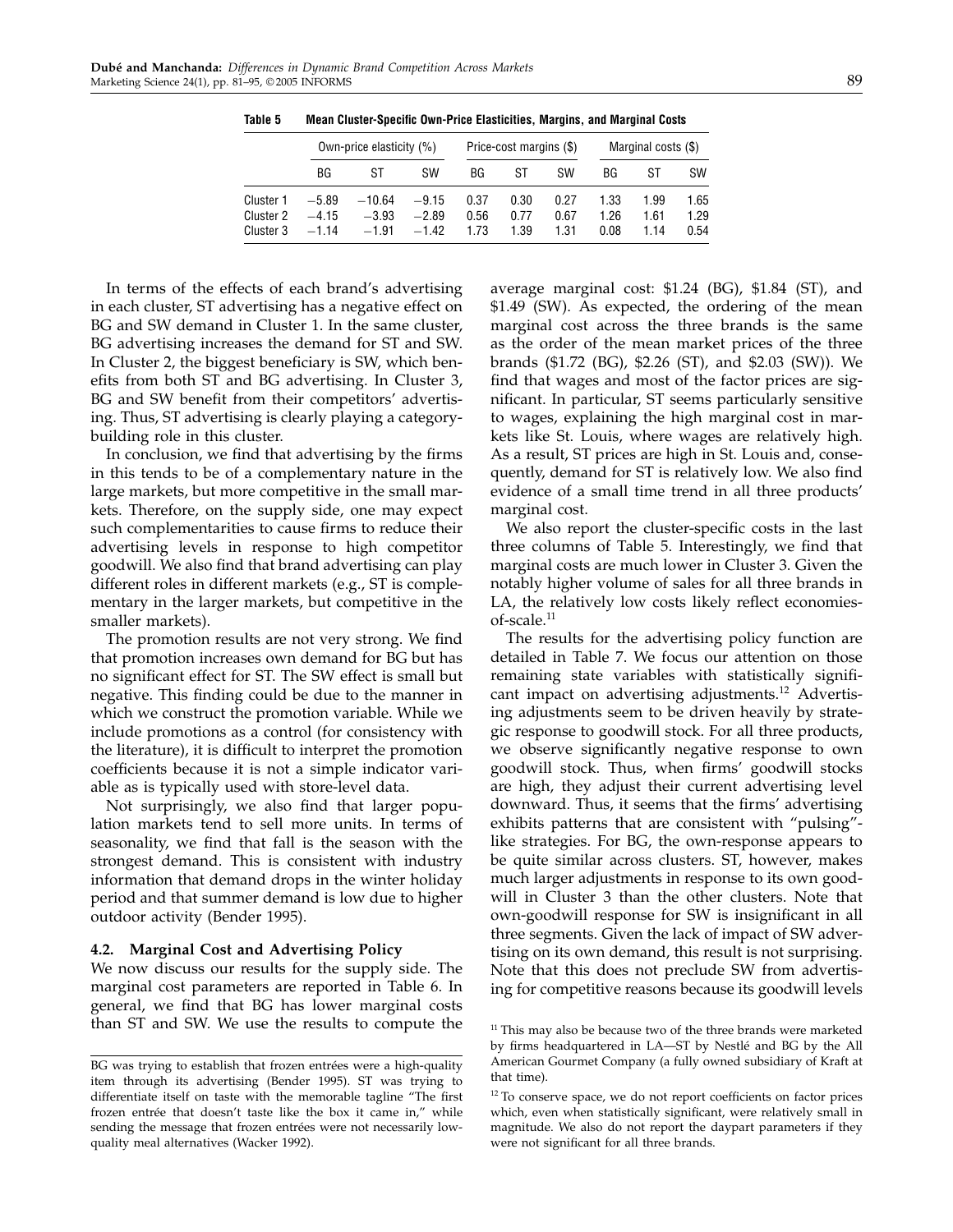|                           | <b>Budget Gourmet</b>  |            | Stouffer's          |            | Swanson               |            |  |
|---------------------------|------------------------|------------|---------------------|------------|-----------------------|------------|--|
|                           | Parameters             | Std. error | Parameters          | Std. error | Parameters            | Std. error |  |
| Intercept1                | $-2.36$                | 1.40       | $-1.567$            | 2.00       | $-0.66$               | 1.19       |  |
| Intercept2                | $-2.46b$               | 1.40       | $-2.06$             | 2.00       | $-1.06$               | 1.19       |  |
| Intercept3                | $-3.64^{\circ}$        | 1.40       | $-2.52$             | 2.00       | $-1.80$               | 1.20       |  |
| Wages                     | 0.03 <sup>a</sup>      | 0.004      | 0.11 <sup>a</sup>   | 0.006      | 0.04 <sup>a</sup>     | 0.004      |  |
| Frozen meat               | $-0.01a$               | 0.002      | $-0.003$            | 0.003      | $-0.006a$             | 0.002      |  |
| Turkey                    | $0.0032$ <sup>a</sup>  | 0.0015     | 0.000               | 0.002      | $-0.003$ <sup>a</sup> | 0.001      |  |
| Frozen vegetables         | $-0.003$               | 0.005      | 0.016a              | 0.007      | 0.012a                | 0.004      |  |
| Frozen entrée (wholesale) | 0.018 <sup>a</sup>     | 0.004      | $-0.002$            | 0.06       | $-0.000$              | 0.004      |  |
| Frozen fish               | 0.013a                 | 0.005      | 0.01                | 0.01       | 0.009a                | 0.004      |  |
| Time                      | $-0.0029$ <sup>a</sup> | 0.0004     | 0.0011 <sup>b</sup> | 0.0006     | $-0.001$              | 0.0004     |  |

Table 6 Marginal Cost Coefficients

 ${}^{\rm a} p < 0.05$ .

 $b_p < 0.10$ .

do affect other firms' demand and thus pricing and advertising decisions.

The responses to competitors' goodwill stocks exhibit some interesting patterns. BG's adjustments to competitors' goodwill are very small and insignificant. This finding is not surprising because BG tends to advertise more aggressively in markets where its competitors do not typically devote much advertising effort (such as Phoenix and St. Louis). ST adjusts its advertising downward in response to BG goodwill in Cluster 1 because BG advertising has a complementary effect on ST demand (see Table 4). In Cluster 3, ST adjusts its advertising upward in response to BG goodwill in Cluster 3, even though BG advertising has no significant effect on demand. ST does not appear to respond to SW goodwill; this is not surprising because we found no cross effects of SW advertising on ST demand. Finally, SW adjusts its advertising downward in response to ST goodwill in Cluster 2, where the effect of ST advertising on BG is complementary.<sup>13</sup> In conclusion, we find that the three players respond to each other's advertising in a manner that is broadly consistent with cross effects on demand. The three firms also seem to condition their advertising on price of different time slots—BG on "prime time," ST on "day time," and SW on "late fringe."

The results show slightly higher cross response to advertising in the smaller markets. One possible reason for this finding is that managers and media planners react more competitively in markets where the media supply is restricted. The main difference between big and small markets is that of media availability (supply). Big markets typically have many more media outlets than smaller markets.<sup>14</sup> In larger markets, it is thus easier to target various subsegments, and firms spread out their advertising, resulting in lesser competition. In small markets, managers and media planners tend to overreact to the constrained supply, leading to more intense advertising competition.

Finally, we also find market-specific differences based on demographics. For instance, all else equal, over time BG will tend to have lower advertising levels in markets with higher median poverty rates and more advertising in markets with a higher proportion of whites. This latter effect helps interpret the emphasis on advertising in Phoenix, for instance, where the white population is the largest. ST also will tend to have lower ad levels in markets with higher poverty rates and larger average family sizes. The latter effect is intuitive because frozen entrées had a higher consumption rate among (older) single-person households (Frozen Food Executive, December 1992). Over time, ST will tend to have higher advertising in the larger-population markets. Finally, SW will tend to have lower advertising in markets with more white households and with higher proportions of college education. The seasonality results show that all three brands tend to adjust their advertising upward in the fall and lower it in the winter and summer. BG and ST also adjust advertising upward in the spring, while SW adjusts it downward. These adjustments are consistent with the demand patterns described earlier. In addition, there are some minor variations in temporal advertising patterns: BG and ST target fall and spring, while SW targets only fall.

4.3. Impact of Advertising on Equilibrium Prices We discuss the impact of current accumulated goodwill on equilibrium prices in Table 8. The numbers

<sup>&</sup>lt;sup>13</sup> We also find a similar effect in Cluster 1 even though the effect of ST advertising on SW demand is competitive. However, as can be seen from the table, this effect size is small.

<sup>&</sup>lt;sup>14</sup> A big media market is characterized by the presence of the four national TV networks, at least one strong independent TV

station/network, and many cable channels. Smaller markets typically have only three national networks, no independent station/network, and little presence of cable.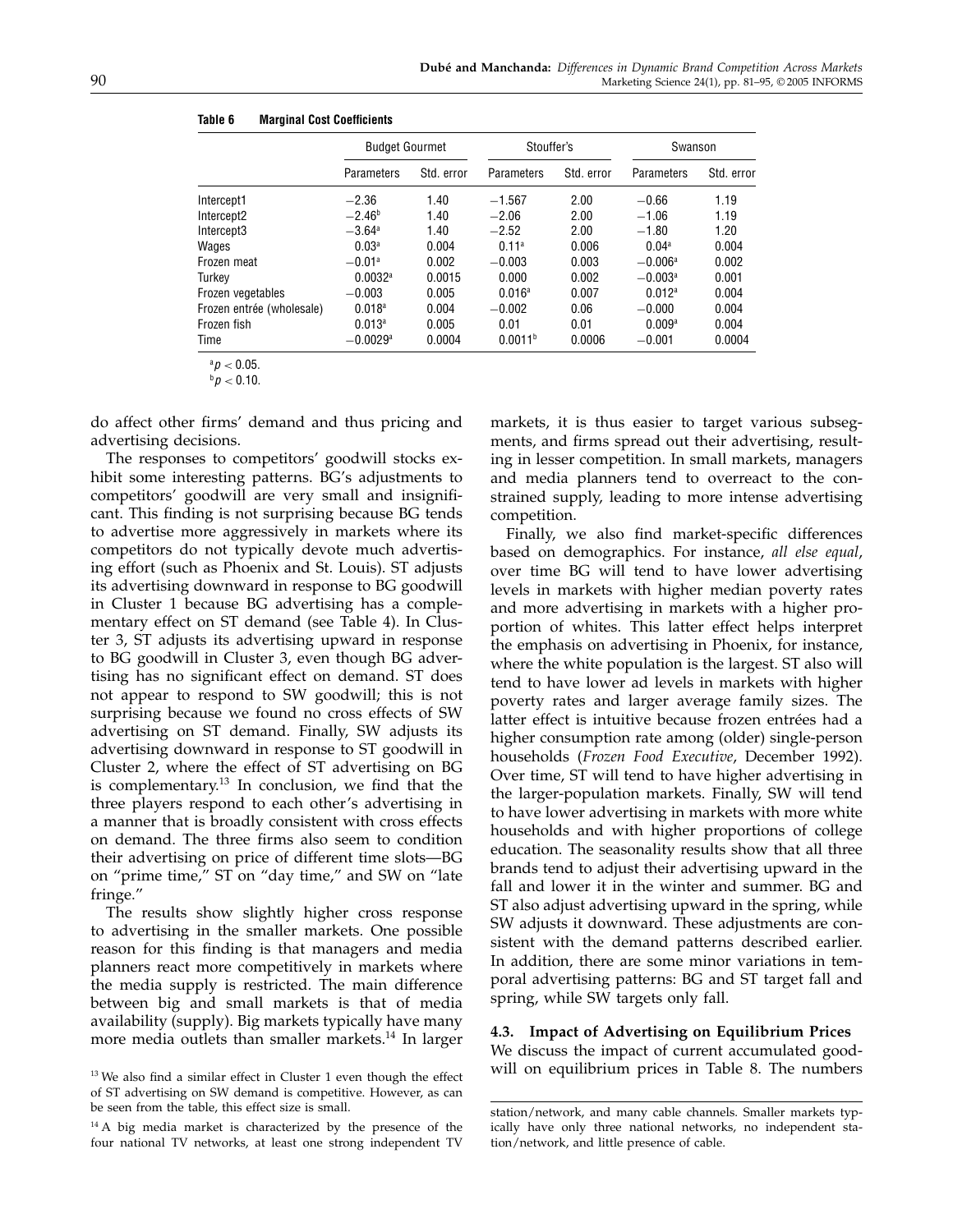|                    | <b>Budget Gourmet</b>  |            | Stouffer's            |            | Swanson               |            |  |
|--------------------|------------------------|------------|-----------------------|------------|-----------------------|------------|--|
|                    | Parameters             | Std. error | Parameters            | Std. error | <b>Parameters</b>     | Std. error |  |
| Intercept          | $-0.63$                | 1.43       | 12.82 <sup>a</sup>    | 3.08       | 1.30                  | 1.15       |  |
| Goodwill BG1       | $-0.22$ <sup>a</sup>   | 0.01       | $-0.06a$              | 0.03       | 0.0031                | 0.01       |  |
| Goodwill BG2       | $-0.24$ <sup>a</sup>   | 0.02       | $-0.01$               | 0.05       | $-0.01$               | 0.02       |  |
| Goodwill BG3       | $-0.23$ <sup>a</sup>   | 0.05       | 0.22 <sup>b</sup>     | 0.12       | $-0.02$               | 0.04       |  |
| Goodwill ST1       | $-0.01$                | 0.01       | $-0.25$ <sup>a</sup>  | 0.02       | $-0.0113^b$           | 0.0065     |  |
| Goodwill ST2       | $-0.001$               | 0.01       | $-0.26$ <sup>a</sup>  | 0.02       | $-0.02a$              | 0.0075     |  |
| Goodwill ST3       | $-0.006$               | 0.03       | $-0.53a$              | 0.07       | $-0.03$               | 0.02       |  |
| Goodwill SW1       | $-0.01$                | 0.02       | $-0.05$               | 0.04       | $-0.24$ <sup>a</sup>  | 0.01       |  |
| Goodwill SW2       | $-0.01$                | 0.01       | 0.01                  | 0.03       | $-0.14a$              | 0.01       |  |
| Goodwill SW3       | $-0.003$               | 0.03       | 0.07                  | 0.07       | $-0.13^{a}$           | 0.03       |  |
| Day time           | 0.001                  | 0.001      | $-0.002$ <sup>a</sup> | 0.001      | $-0.001$              | 0.001      |  |
| Prime time         | $-0.0004$ <sup>a</sup> | 0.0002     | 0.001                 | 0.0004     | $-0.0002$             | 0.0002     |  |
| Late fringe        | 0.0003                 | 0.0004     | $-0.001$              | 0.001      | 0.001a                | 0.0003     |  |
| Winter             | $-0.02$                | 0.02       | $-0.23$ <sup>a</sup>  | 0.05       | $-0.085$ <sup>a</sup> | 0.019      |  |
| Spring             | 0.06 <sup>a</sup>      | 0.03       | 0.14 <sup>a</sup>     | 0.06       | $-0.11$ <sup>a</sup>  | 0.021      |  |
| Summer             | $-0.05^{\text{a}}$     | 0.02       | $-0.21a$              | 0.05       | $-0.13a$              | 0.017      |  |
| Median poverty     | $-0.06$                | 0.03       | $-0.09a$              | 0.05       | 0.03                  | 0.021      |  |
| Median family size | 0.03                   | 0.05       | $-0.30$ <sup>a</sup>  | 0.11       | $-0.04$               | 0.04       |  |
| White              | 0.42 <sup>a</sup>      | 0.15       | $-0.27$               | 0.3165     | $-0.58$ <sup>a</sup>  | 0.12       |  |
| Median college     | $-0.04$                | 0.09       | $-0.22$               | 0.2034     | $-0.13^{b}$           | 0.076      |  |
| Population         | $-3.76E-05$            | 6.26E-05   | 4.65E-04 <sup>a</sup> | 1.35E-04   | 4.25E-05              | 5.04E-05   |  |

Table 7 Ad Policy Coefficients

 ${}^{\rm a}p < 0.05$ .

 $b_p < 0.10$ .

in this table reflect the impact of 100 GRPs of current goodwill on the equilibrium price. Thus, the first column captures the impact of 100 BG GRPs on BG prices, the second column the impact of 100 ST GRPs on BG prices, and so on. Note that to translate these values into the impact of current advertising on future equilibrium prices t periods ahead would require depreciating the reported derivatives by  $\mu^t$ . For instance, we allow current goodwill to depend on lagged advertising for up to five weeks by using a depreciation rate of  $\mu = 0.7$ . Thus, a current advertising investment by BG of 100 GRPs would increase its current price in Cluster 3 by almost seven cents, next week's price by five cents, and so on until finally the price five weeks from now would increase by just over one cent. In general, increases in own advertising lead to higher own prices. Referring back to Table 2, we observe that BG and ST advertise most heavily in markets where additional goodwill raises prices (Clusters 1 and 2, respectively). However, if the cost of advertising is too high in a market, the two

firms pull back on advertising in the market even if the price increase as a function of goodwill is high (see BG and ST advertising in LA).

## 4.4. Impact of Advertising Investment on Long-Run Profits

From the above discussion, we see how advertising affects price levels over time. However, the bottom line for assessing the long-run implications of advertising is to relate it to long-run profits. We also wish to explore how these profit implications differ across market clusters. As discussed earlier, we expect the carryover effects of advertising on demand to make strategic advertising decisions dynamic in nature. Thus, current advertising effort will have current and future profit implications for the firms. Recall that the future implications of advertising arise from carryover in advertising effort as well as from the state-dependent policy functions.

Table 8 Derivative of Equilibrium Price with Respect to Current Advertising Level

|         | <b>BG</b> price |                   |                |                   | ST price       |                      | SW price       |                |                      |  |
|---------|-----------------|-------------------|----------------|-------------------|----------------|----------------------|----------------|----------------|----------------------|--|
| Cluster | ВG              | ST                | SW             | ВG                | ST             | SW                   | ВG             | ST             | SW                   |  |
|         | 0.014           | $-0.006$          | 0.010          | 0.006             | $-0.003$       | $-0.005$             | 0.008          | $-0.006$       | $-0.004$             |  |
| 2<br>3  | 0.006<br>0.070  | $-0.006$<br>0.015 | 0.009<br>0.025 | 0.033<br>$-0.004$ | 0.020<br>0.019 | $-0.001$<br>$-0.004$ | 0.021<br>0.010 | 0.015<br>0.016 | $-0.005$<br>$-0.001$ |  |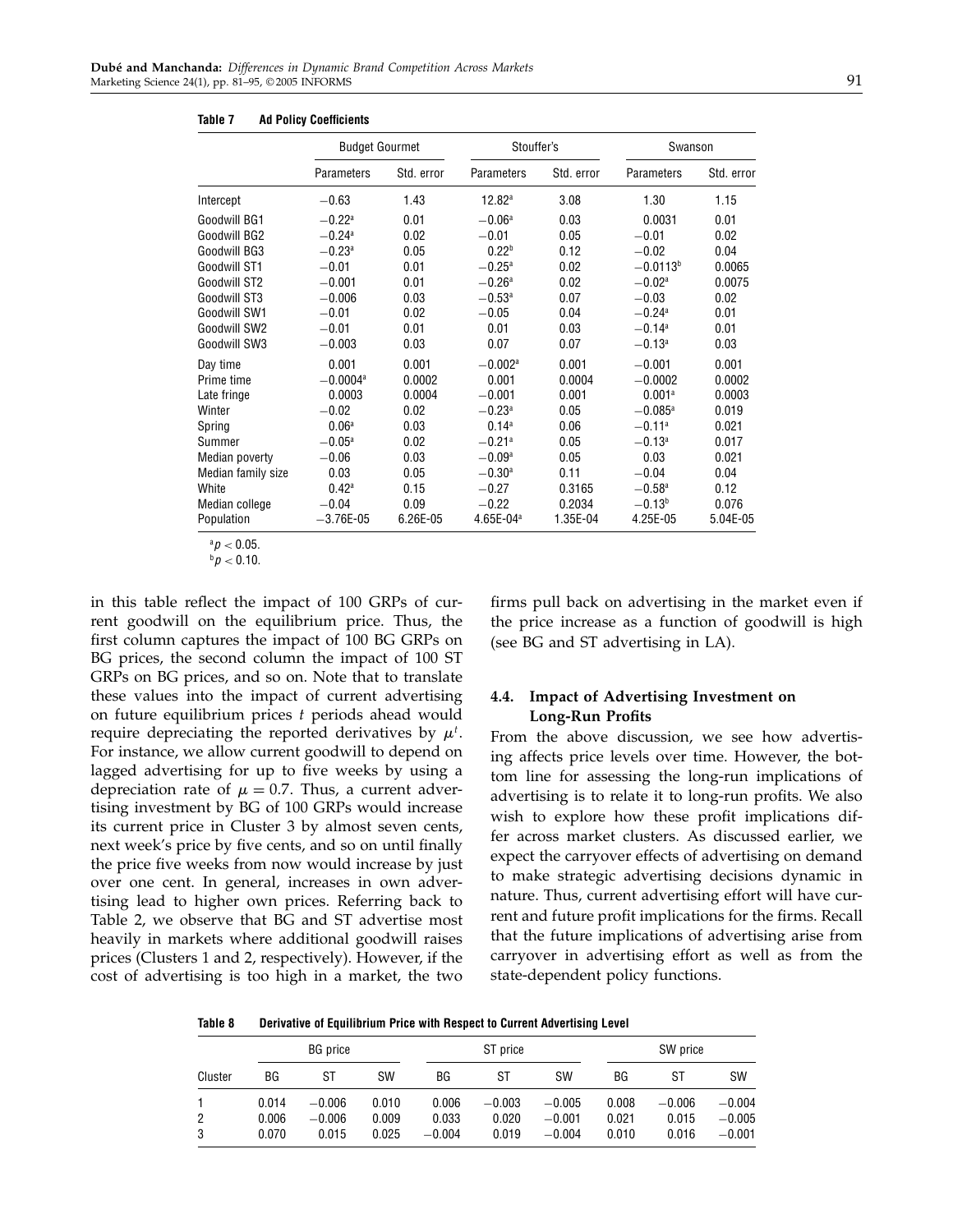Specifically, we distinguish between the "direct effect" of advertising on profits, captured by the impact of current advertising investments on future goodwill, and the "indirect" or "strategic effect" of advertising, captured by the additional advertising generated via competitive response (cf. Slade 1995). To measure these effects, we consider the impact of an exogenous investment in a firm's ad stock (e.g., one could think of this as an increase in current goodwill),  $d(ad_t)$ , on profits,  $d\pi_i/d(ad_k)$ , j,  $k = 1, \ldots, J$ , while distinguishing the direct and strategic effects. The direct effect of an advertising investment by firm  $k$  on the profits of firm  $j$  at time  $t$  is

$$
DE_{jkt} = E_t \left( \frac{\partial \pi_{jt}}{\partial ad_{kt}} + \delta \frac{\partial \pi_{jt+1}}{\partial G_{kt+1}} \frac{\partial G_{kt+1}}{\partial ad_{kt}} + \cdots + \delta^L \frac{\partial \pi_{jt+L}}{\partial G_{kt+L}} \frac{\partial G_{kt+L}}{\partial ad_{kt}} \right), \tag{13}
$$

where  $L$  is the maximum lag in the goodwill function. Note that in computing the impact of current advertising (and consequent future goodwill) on profits,  $\partial \pi_{jt}/\partial ad_{kt}$  ( $\partial \pi_{jt+1}/\partial G_{kt+1}$ ), we take the total derivative of the long-run profit equation at a given start date t,  $\sum_{\tau=t}^{T} \pi_{j\tau}(\overline{S_{\tau}}, \Delta a d_{j\tau})$  (the derivation of the profit equation is available from the authors on request). Because the profit function is reparameterized in terms of Bertrand prices, we implicitly account for the impact of advertising on equilibrium prices. The indirect, or strategic, effect of an advertising investment by firm k on the profits of firm  $j$  at time  $t$  is

$$
SE_{jkt}
$$
\n
$$
= \delta E_t \left[ \sum_{l=1}^J \frac{\partial \pi_{j_{t+1}}}{\partial \Delta a d_{l_{t+1}}} \frac{\partial \Delta a d_{l_{t+1}}}{\partial G_{k_{t+1}}} \frac{\partial G_{k_{t+1}}}{\partial a d_{k_{t}}} + \delta^2 \left\{ \sum_{l=1}^J \left[ \frac{\partial \pi_{j_{t+2}}}{\partial \Delta a d_{l_{t+2}}} \frac{\partial \Delta a d_{l_{t+2}}}{\partial G_{k_{t+2}}} \frac{\partial G_{k_{t+2}}}{\partial a d_{k_{t}}} + \left[ \frac{\partial \pi_{j_{t+2}}}{\partial \Delta a d_{l_{t+2}}} \frac{\partial G_{k_{t+2}}}{\partial G_{k_{t+1}}} \frac{\partial G_{k_{t+1}}}{\partial G_{k_{t+1}}} \frac{\partial G_{k_{t+1}}}{\partial a d_{k_{t}}} \right] \right] \right\}
$$
\n
$$
+ \delta^3 \{ \cdots \} + \cdots \left]. \quad (14)
$$

| Table 9 |  | <b>Effect of Advertising on Long-Run Profits</b> |  |  |  |
|---------|--|--------------------------------------------------|--|--|--|
|---------|--|--------------------------------------------------|--|--|--|

Each term in the "[ ]" represents the indirect effect of a lag period. Using the model estimates described in the previous section, we can measure these long-run impacts of advertising explicitly. We report the direct, strategic, and total effect of advertising by cluster in Table 9.

We first discuss the direct effect of a current investment in advertising on profits. The numbers in the table reflect the net present value of the direct impact, ignoring competitive adjustments, of one GRP of current advertising on long-run equilibrium profits. Note that these numbers provide us with a simple test for our assumed closed-loop feedback advertising strategies relative to an open-loop information structure. If firms are in fact playing an open-loop game, i.e., setting permanent advertising decisions for the entire planning horizon at date zero, then they would want to set the derivative of long-run profits with respect to advertising equal to zero. In other words, in an openloop game, the firm precommits to long-run advertising decisions that maximize the long-run profit function. In contrast, in the closed-loop game the firm does not precommit to ad levels, allowing for competitive responses to historic decisions. In the table we see that the direct effects differ from zero (these are statistically significant), suggesting that firms are indeed using strategies that are consistent with our feedback policies.

First, we find that the three products have a differential average direct effect of advertising. For BG, this effect is positive for all clusters. Thus, ignoring competitive adjustments, advertising seems to benefit BG in equilibrium. ST, on the other hand, has a positive direct effect in Clusters 2 and 3 but a negative one in Cluster 1. In contrast, SW has an insignificant direct own-advertising effect. This is due to the insignificant impact of own advertising on own demand documented earlier. Second, we see that the complementary or competitive role of advertising on demand is reflected in the "cross"-direct effects. For

| Effect of<br>advertising | Market<br>group | BG ad     |           |           | ST ad    |           |           | SW ad    |           |          |
|--------------------------|-----------------|-----------|-----------|-----------|----------|-----------|-----------|----------|-----------|----------|
|                          |                 | BG        | ST        | <b>SW</b> | BG       | <b>ST</b> | <b>SW</b> | BG       | <b>ST</b> | SW       |
| Direct                   | Cluster 1       | 78.12     | $-40.38$  | 36.39     | 47.91    | $-29.03$  | $-26.54$  | 45.56    | $-30.43$  | $-10.08$ |
|                          | Cluster 2       | 119.64    | 6.32      | 54.04     | 489.19   | 299.79    | $-38.08$  | 293.19   | 168.91    | $-20.96$ |
|                          | Cluster 3       | 1,370.28  | 440.14    | 450.93    | 132.58   | 554.18    | $-43.88$  | 471.50   | 400.27    | 92.61    |
| Strategic                | Cluster 1       | $-7.43$   | 4.90      | $-2.83$   | $-4.45$  | 3.80      | 4.01      | $-4.15$  | 3.89      | 2.16     |
|                          | Cluster 2       | $-14.49$  | $-1.23$   | $-3.81$   | $-58.30$ | $-38.27$  | 3.31      | $-34.92$ | $-21.56$  | 1.83     |
|                          | Cluster 3       | $-113.13$ | $-115.31$ | $-18.60$  | 40.92    | $-136.55$ | 19.69     | $-13.47$ | $-100.36$ | 5.33     |
| Total                    | Cluster 1       | 70.69     | $-35.48$  | 33.56     | 43.46    | $-25.24$  | $-22.53$  | 41.41    | $-26.55$  | $-7.93$  |
|                          | Cluster 2       | 105.15    | 5.09      | 50.23     | 430.89   | 261.53    | $-34.77$  | 258.28   | 147.34    | $-19.13$ |
|                          | Cluster 3       | 1,257.15  | 324.82    | 432.33    | 173.50   | 417.62    | $-24.19$  | 458.03   | 299.91    | 97.95    |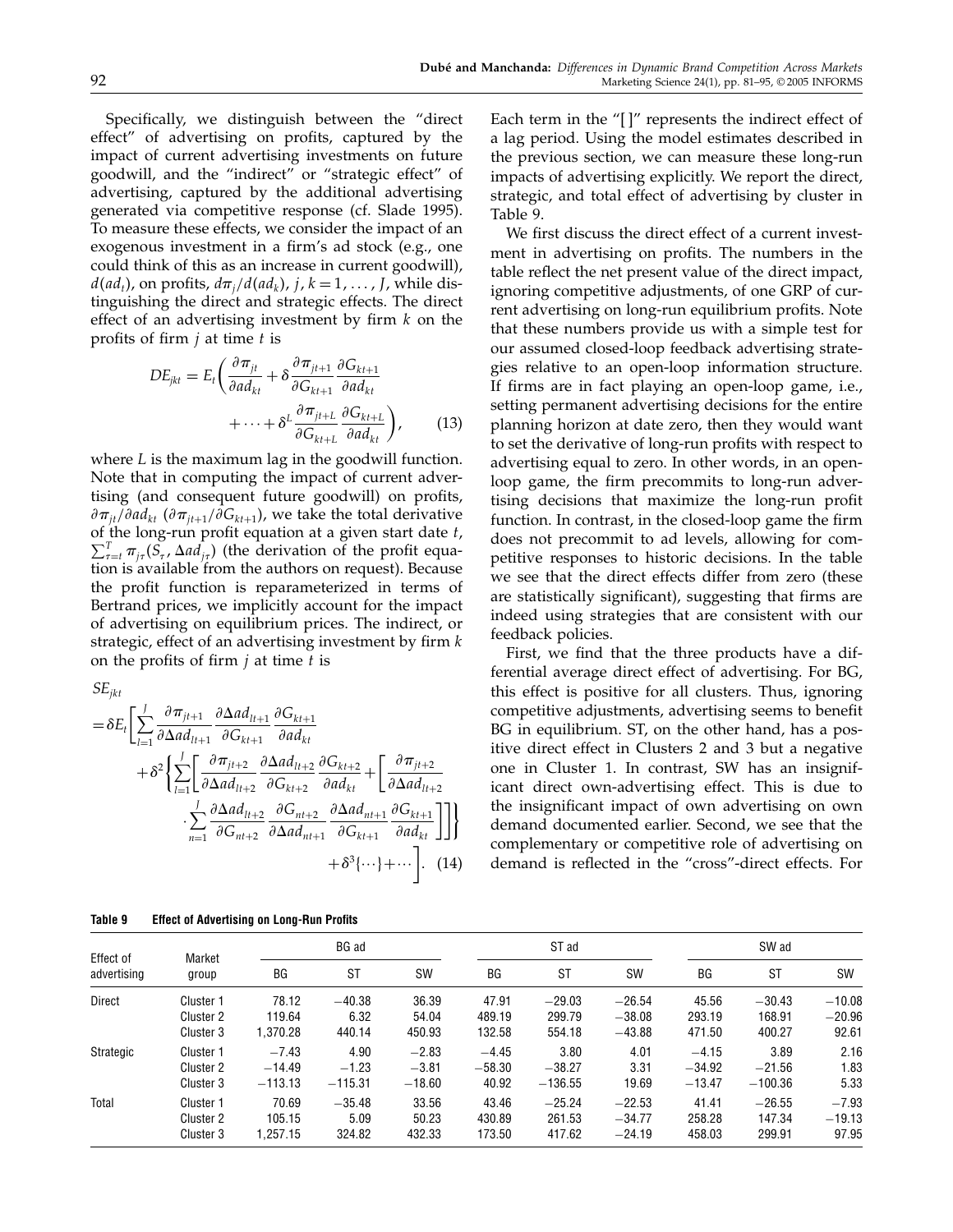BG, its advertising generates a substantial benefit to ST and SW profits. These findings are driven primarily by the category expansion effects of BG ads (they increase both own and competitors' demands). The cross-direct effects of ST are mixed. In particular, ST advertising seems to have a negative impact on BG profits in Cluster 1 markets and a positive effect in Cluster 2 markets. To understand the positive effect in Cluster 2, we refer back to Table 8, where we also noted that, in Cluster 2, ST advertising causes SW to raise its price. This price increase draws sufficient additional demand to BG to offset the negative impact of ST advertising. Finally, the cross-direct effects of SW are positive for BG and negative for ST across all clusters. This last finding is important for understanding how SW benefits from advertising, despite the fact it has no significant impact on its own demand. SW advertising indirectly affects ST and BG pricing, which in turn feeds back into SW profits. Thus, while SW advertising might have no immediate benefit on its own demand, it can be used strategically to influence the nature of competition. Looking at the cluster-level numbers, it seems that the direct effect of advertising is positive in the larger markets (Clusters 2 and 3) for all three brands, but that it is positive only for BG in the smaller markets (Cluster 1).

We next examine the role of strategic response. The numbers in this table reflect the indirect or strategic effects of advertising (due to dynamic competitive reactions) on profits. We first discuss the own strategic effects. For BG, the strategic effect is negative in all clusters. Thus, some of the direct benefit of advertising investment for BG is offset once we allow for competitive responses. Strategic response tends to have a positive effect for ST in Cluster 1 and a negative effect in Clusters 2 and 3. The positive effect in Cluster 1 is driven primarily by the relative large negative coefficient in SW's advertising policy function (Table 7) on ST goodwill. Thus, SW tends to adjust its advertising down in response to ST goodwill. Because the direct effect of SW advertising on ST profits is negative, this downward adjustment will benefit ST. Finally, the own-strategic effect of SW advertising is insignificant. In terms of the cross-strategic effects, we find that these effects are relatively very small in Cluster 1. However, in Cluster 2, BG has an effect on ST and SW, while in Cluster 3 ST has a large negative effect on BG and SW.

Two main conclusions can be drawn from these findings. First, the direct effects are about an order of magnitude larger than the strategic effects and therefore tend to drive the total effects. This implies that the carryover effects of advertising on demand are more important in determining firm profits relative to the strategic effects arising from competitive reaction. Second, the total own effect of advertising is positive

in the larger markets while it varies by brand in the smaller markets.

### 4.5. Policy Experiment

We now investigate whether the presence of advertising is beneficial or harmful for consumers. Equilibrium prices and sales are simulated when advertising is set to zero for all markets and weeks. We then compute the corresponding change in Marshallian consumer surplus, the area below the demand curve and above market prices. The change in consumer surplus we report captures consumers' aggregate willingness to pay to keep advertising available at its actual levels versus the hypothetical regime with no advertising.<sup>15</sup> Our aggregate data are not suitable for quantifying the microeconomic impact of advertising on individual consumers. Hence, we wish to restrict our welfare analysis to the implications of the change in prices associated with advertising. Switching to a zero-advertising regime involves both a demand shift due to changes in ad level and movement along the demand curve due to changes in prices. We measure only the latter effect by concentrating on the surplus change associated with movement along the demand curve from the current prices to the zeroadvertising prices (i.e., we do not look at the demandshifting effect). In this way, our analysis makes no assumptions about consumers' inherent utility from advertising.

Table 10 shows the dollar changes in consumer surplus as well as percent changes in prices and quantities sold across product markets obtained by moving to a zero-advertising regime. Overall, we note that removing advertising from the set of marketing instruments available to a firm leads to small, but material, percentage changes in price. Quantity changes, in percent, are even larger. Thus, removing advertising does seem to lead to a noticeable change in the competitive nature of the markets. We also observe patterns across markets. In general, we see prices falling in the relatively larger markets and rising in the relatively smaller markets. Similarly, quantities sold rise in the large markets and fall in the small markets. As expected, consumer surplus rises in the larger markets and tends to fall in the smaller markets when advertising is set to zero. Intuitively, these results can arise from the fact that, in smaller markets, advertising tended to have more of a competitive effect than in larger markets. Thus, the strategic response of a firm to its competitors' goodwill was to raise own advertising. However, because all firms

<sup>15</sup> Marshallian consumer surplus is an approximate measure of consumer welfare. The welfare interpretation in fact requires assumptions such as a constant income effect (see any standard reference such as Varian 1992).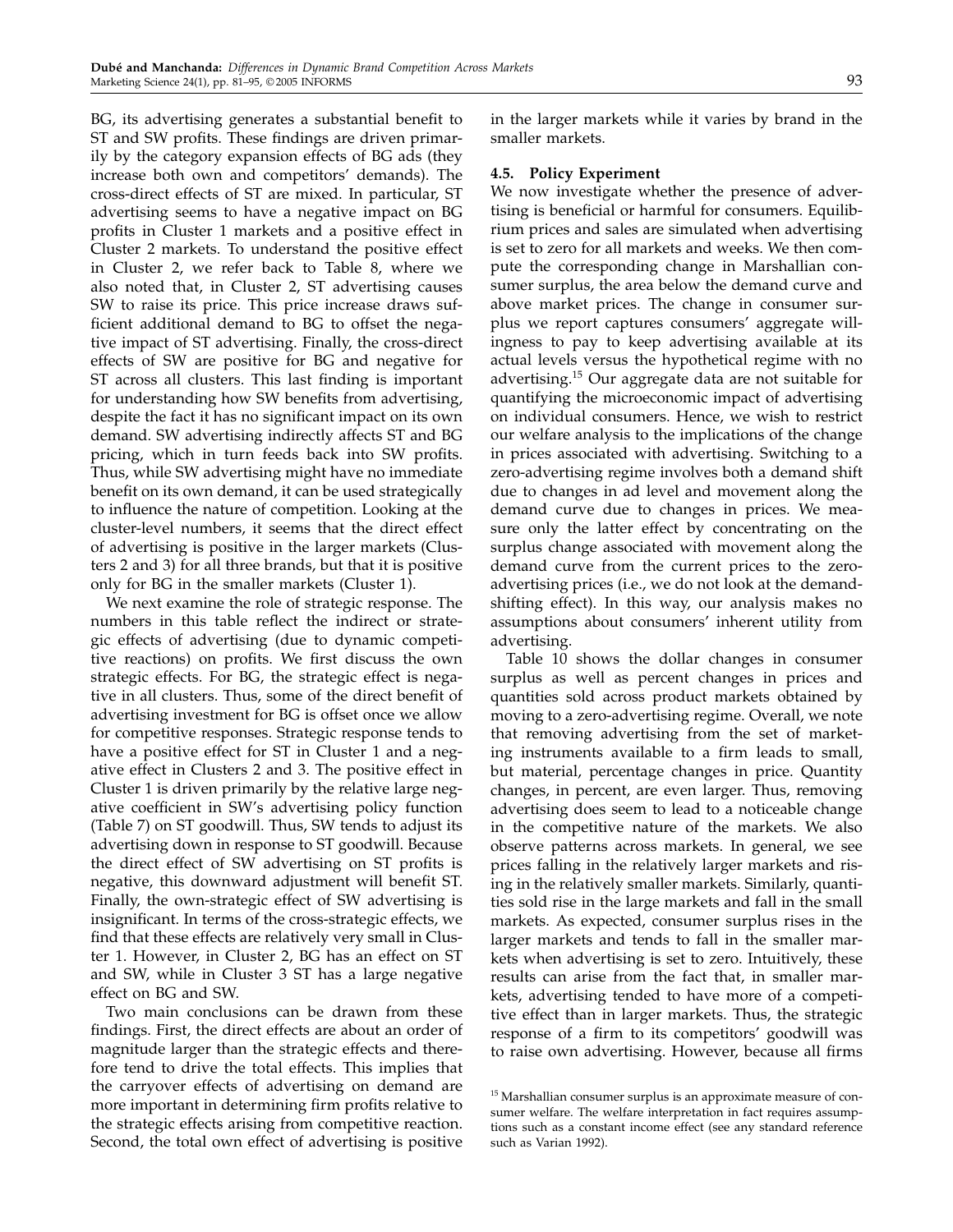|                    | Consumer                          |        | Prices (%) |        |        | Quantities (%) |        |  |  |
|--------------------|-----------------------------------|--------|------------|--------|--------|----------------|--------|--|--|
| Market             | surplus $(\text{$\mathbb{S}$})^a$ | ВG     | ST         | SW     | ВG     | ST             | SW     |  |  |
| Atlanta            | $-16,121$                         | 0.3    | 0.3        | 0.5    | 1.5    | 2.0            | 3.1    |  |  |
| Boston             | 80,118                            | $-0.7$ | $-2.3$     | $-1.9$ | $-2.3$ | $-8.0$         | $-5.0$ |  |  |
| Chicago            | 95,903                            | $-0.9$ | $-2.4$     | $-2.1$ | $-2.7$ | $-7.2$         | $-5.1$ |  |  |
| Cincinnati         | $-15,429$                         | 0.3    | 0.3        | 0.4    | 1.8    | 6.1            | 4.0    |  |  |
| Dallas             | $-9,836$                          | 0.1    | 0.2        | 0.3    | 0.6    | 1.2            | 1.7    |  |  |
| Denver             | 14,123                            | $-0.7$ | $-0.3$     | $-0.3$ | $-3.1$ | $-2.1$         | $-2.1$ |  |  |
| Houston            | $-13,846$                         | 0.2    | 0.2        | 0.3    | 1.2    | 4.4            | 2.5    |  |  |
| Los Angeles        | 124,704                           | $-4.5$ | $-2.2$     | $-3.2$ | $-4.7$ | $-4.1$         | $-4.4$ |  |  |
| Miami              | $-27,566$                         | 0.7    | 0.6        | 0.8    | 3.2    | 2.9            | 4.4    |  |  |
| <b>Minneapolis</b> | 981                               | $-0.2$ | 0.0        | 0.0    | $-0.8$ | 0.2            | $-0.1$ |  |  |
| New York           | 116,588                           | $-0.8$ | $-2.7$     | $-2.2$ | $-2.4$ | $-7.5$         | $-5.0$ |  |  |
| Philadelphia       | 127,627                           | $-1.1$ | $-3.5$     | $-3.0$ |        | $-3.4 -11.5$   | $-8.0$ |  |  |
| Phoenix            | 14.390                            | $-0.6$ | $-0.3$     | $-0.4$ | $-2.6$ | $-1.9$         | $-2.2$ |  |  |
| Seattle            | 8,671                             | $-0.4$ | $-0.1$     | $-0.2$ | $-1.9$ | $-1.2$         | $-1.5$ |  |  |
| San Francisco      | 87,373                            | $-0.9$ | $-2.3$     | $-2.1$ | $-3.4$ | $-8.5$         | $-6.0$ |  |  |
| St. Louis          | 21.938                            | $-0.8$ | $-0.3$     | $-0.5$ | $-4.2$ | $-5.0$         | $-4.2$ |  |  |
| Tampa              | $-28,924$                         | 0.7    | 0.6        | 0.8    | 3.1    | 3.2            | 4.5    |  |  |
| Washington         | $-18,128$                         | 0.2    | 0.3        | 0.5    | 0.8    | 1.6            | 2.6    |  |  |

Table 10 Impact of Zero-Advertising Regime

a Adjusted for advertising effect.

compete on advertising, the net benefit is eroded, leading to lower market power and lower prices. As a result, in smaller markets, advertising seems to be beneficial for consumers who end up paying lower prices. The intuition is likely to be similar for the larger markets (where advertising tends to be more complementary), as consumers seem to be harmed by the presence of advertising as it tends to make prices higher. In other words, it may be that firms tend to lower their own advertising in response to competitors' goodwill and free-ride off one another's advertising. In general, competitive advertising will raise own market power and thus raise own prices. As explained above, our assessment of harmful or beneficial advertising in terms of consumer surplus relates only to the impact of advertising on prices.

## 5. Conclusion

We have used a dynamic game framework to capture the dynamic aspects of an industry with competitive prices, advertising, and carryover effects. Empirically, we observe that marketing effort differs considerably across geographic markets. We attribute these patterns to differences in the nature of competition. First, we find that in general, own current and past advertising has a positive effect on own demand. In terms of competitive effects, we find that the role of advertising (in our data) seems to be category building (complementary) rather than share stealing (competitive). The complementary role of advertising is much stronger in the larger markets relative to the smaller markets. We also find some evidence that this role differs across markets for the same product.

On the supply side, we find that firms make adjustments to advertising as a function of existing goodwill. As own goodwill goes up, own-advertising adjustments are smaller, leading to pulsing-like patterns that are frequently observed in consumer markets. The adjustment to advertising as function of competitive goodwill is consistent with the crossadvertising effects on demand, e.g., we find larger adjustments in smaller markets. Firms also condition their adjustments of the cost of GRPs in each market, with the three firms' adjustments depending on the cost of different dayparts.

These findings have interesting implications for firms. We find that the direct effect of advertising (arising through the carryover in demand) is more important in determining firm profits relative to the strategic effects arising from competitive reaction. We also find that the relatively higher competitive nature of advertising in smaller markets leads to firms' profits being competed away. For consumers, we find that advertising may be beneficial in smaller, more competitive markets and harmful in larger, less competitive markets.

We note some limitations of the current analysis. First, we use aggregate market-level data. These data can suffer from some aggregation biases (Christen et al. 1997). Second, we have no data on the information contained in the advertising, so we are unable to interpret the exact consumer response to advertising (e.g., consumption versus information). Third, we assume that returns to advertising are all due to the weight of advertising and that there is no effect of copy. Finally, though our data indicate that there is no spillover effect of price, promotion, and advertising across markets, firms may be allocating resources under an overall budget constraint.

#### Acknowledgments

The authors are grateful to the co-editors, the area editor, and two anonymous reviewers; Eric Anderson, Dennis Bender, Pradeep Chintagunta, Günter Hitsch, Harikesh Nair, and Peter Rossi; two anonymous reviewers of a preliminary abstract; participants at the MSI Conference on Competitive Response at Boston and the Marketing Science Conference at Wiesbaden for comments and feedback; Mark Dominiak, Mike Duffy, and Suresh Ramanathan for information on advertising planning and execution; and Bob Mariano, Dennis Heldman, Julie Caswell, and Eliza Mojduszka for background information on the frozen entrée industry. The authors also acknowledge the Kilts Center for Marketing at the University of Chicago for providing research funds and the Beatrice Foods Faculty Fund at the Graduate School of Business for research support.

#### References

Basar, T., G. J. Olsder. 1998. Dynamic Noncooperative Game Theory, Classics in Applied Mathematics Series, 2nd ed. SIAM, Philadelphia, PA.